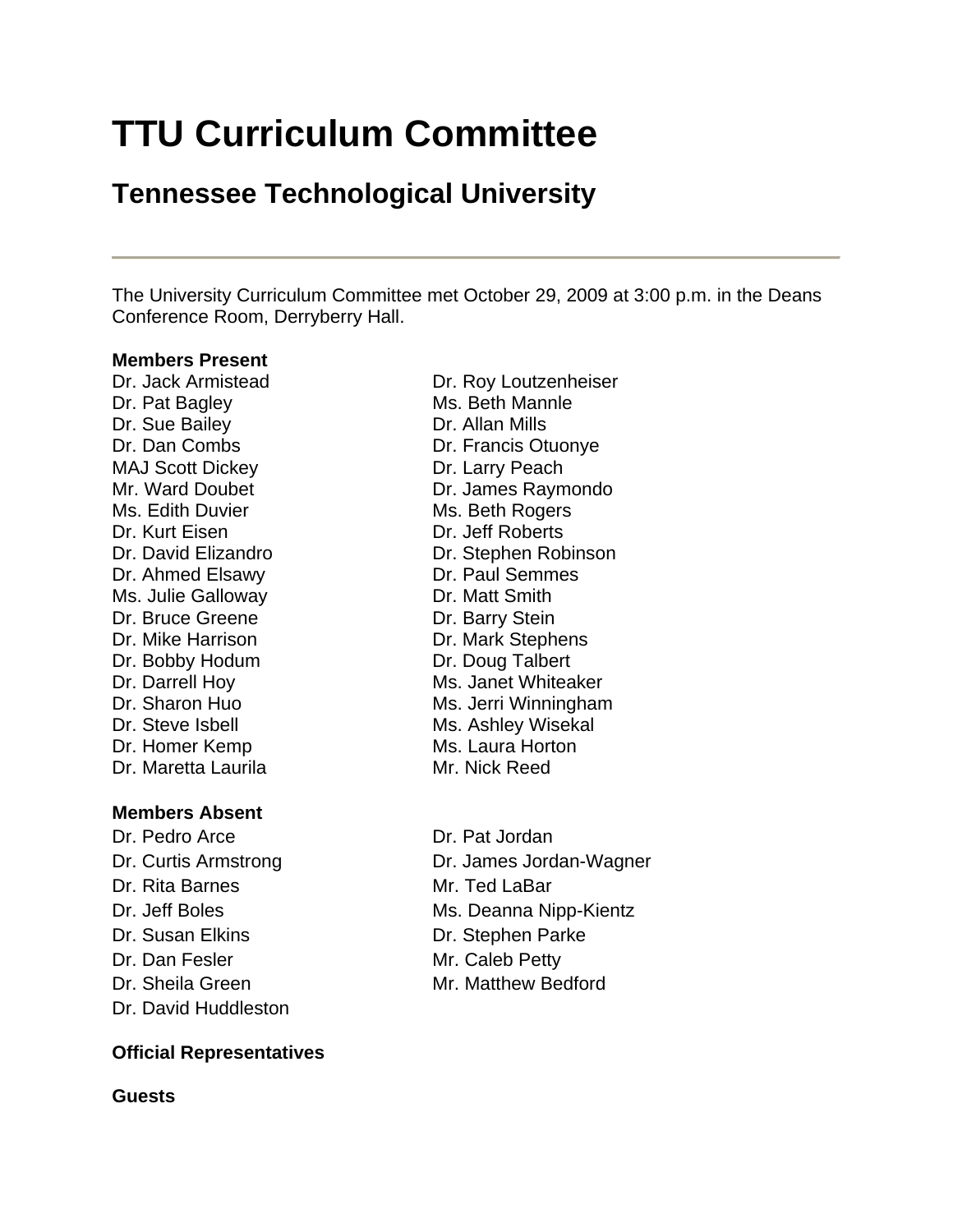Dr. Glenn James Dr. Sandy Smith Dr. Linda Null

Ms. Denise Hensley **Network** Dr. Melinda Anderson

# **SUMMARY OF PROCEEDINGS**

- I. Approval of agenda
- II. Approval of September 17, 2009 minutes
- III. Committee on UNIV 1020 Recommendations
- IV. Permission Statement
- V. American History Requirement
- VI. Approval of course changes from the Department of Curriculum & Instruction
- VII. Approval of course and curriculum changes from the School of Human Ecology
- VIII. Approval of course and curriculum changes from the Department of Earth **Sciences**
- IX. Approval of course addition from the Department of Foreign Languages
- X. Approval of course addition from the Department of Manufacturing & Industrial **Technology**
- XI. Approval of course changes from the Department of Basic Engineering
- XII. Approval of course addition from the Department of Electrical and Computer Engineering
- XIII. Approval of course and curriculum changes from the Department of Mechanical Engineering
- XIV. Other Such Matters Plagiarism tool Turnitin

# **PROCEEDINGS**

# **Approval of Agenda**

Motion. Dr. Talbert moved to approve the agenda. The motion was seconded by Dr. Elsawy and carried.

# **Approval of minutes**

Dr. Talbert requested the following typo be corrected under the CSSC curriculum: "Add an advising note to remind students that to include enough upper division electives." Motion. Dr. Stein moved to approve the September 17, 2009, minutes as corrected. The motion was seconded by Dr. Elsawy and carried.

# **Committee on UNIV 1020 Recommendations**

Dr. Linda Null reported on the adhoc committee's recommendations, as found in the memo below, regarding issues involving UNIV 1020.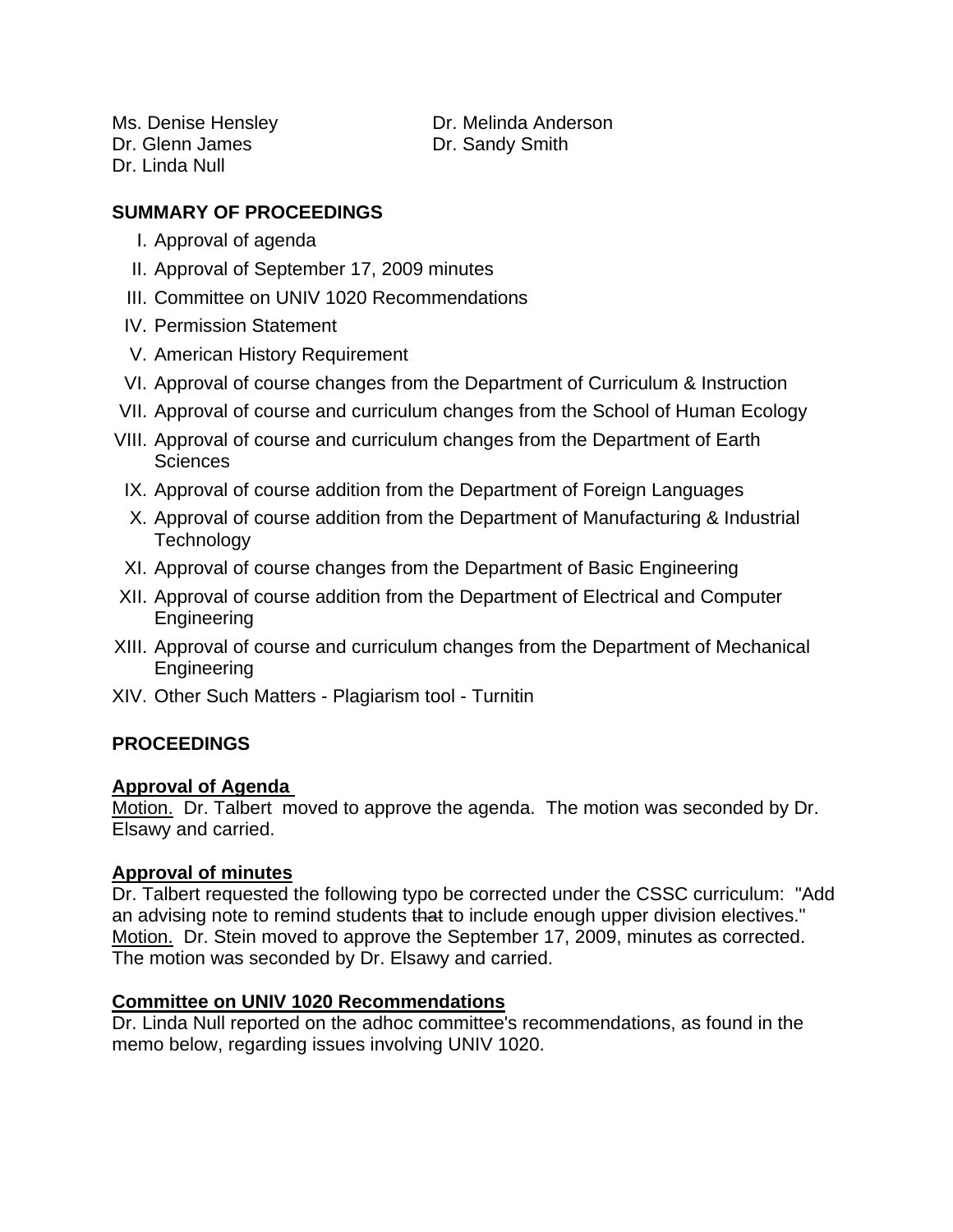At the September 17, 2009, University Curriculum Committee meeting, three related issues involving UNIV 1020 arose: (1) When a student fails UNIV 1020 or its equivalent and retakes a different UNIV 1020 equivalent course, will the grade in the UNIV 1020 course the student took the second time replace the first grade? (2) How can we deal with students who enroll in multiple UNIV 1020 courses, in particular when they have already passed one UNIV 1020 course? (3) Can a student receive credit for more than one UNIV 1020 course?

To address item (1):

At the February 15, 2007, meeting, the University Curriculum Committee received the following information item:

#### **Information - Handling of UNIV (and discipline-related) 1020 courses in regard to exceptions, substitutions, and repeat procedures**

Mr. Hodum explained that exceptions, substitutions, and repeat procedures for UNIV 1020 and discipline related courses were being handled on a case-by-case basis. Students are required to fill out a Request for Exception form, which is then processed through the proper channels. Mr. Hodum stated the Enrollment Management Office works with the academic department involved on each case.

With regard to students who take a UNIV 1020 course and fail, then take a UNIV 1030 and pass, Mr. Hodum stated he would like to standardize that the UNIV 1030 grade replace the UNIV 1020 course. This is the current standard of practice and if there is no opposition to the handling of these cases in this way, they will continue to do so.

The minutes do not record any opposition to this approach. Dr. Hodum says that it is working well. We recommend its continued use. When a student fails UNIV 1020 and takes BIOL 1000 (a UNIV 1020 equivalent course) and passes, the case is handled in a slightly different way. The student can submit an exception form to have the passing grade in BIOL 1000 replace the failing grade in UNIV 1020. The Records Office indicates that this approach is working well, so we recommend that it be continued.

 [Exception: If a student is required to take UNIV 1030 and fails it, the student must repeat UNIV 1030 because UNIV 1030 is not only a UNIV 1020 equivalent course but is also part of the TBR mandate for study skills/learning strategies instruction for students required to take two or more areas of developmental classes.]

To address item (2):

The committee is still investigating item 2.

To address item (3):

Bobby Hodum explained how the University now handles situations where a student takes more than one UNIV 1020 course: "[i]f a student takes a UNIV 1020 course and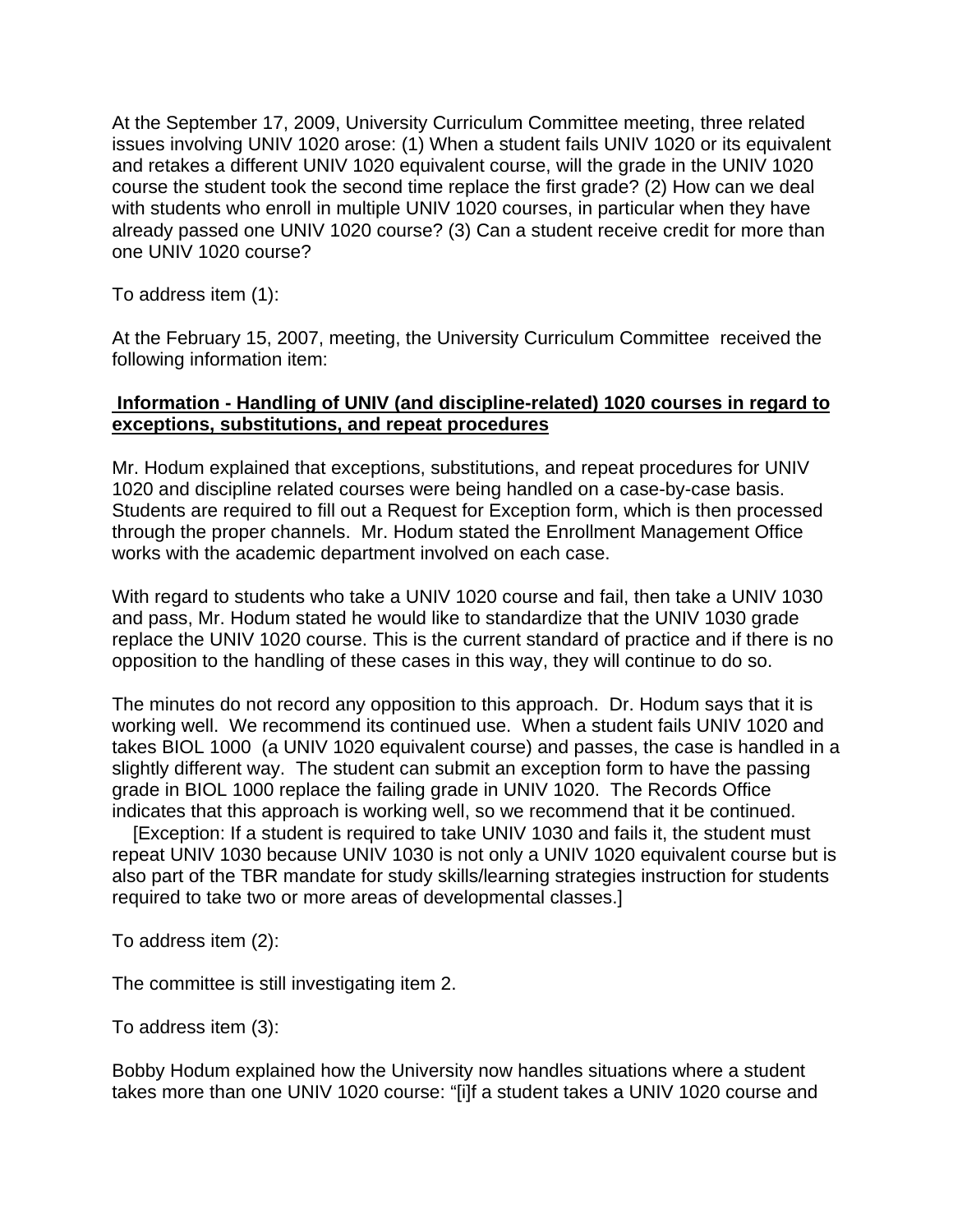an HON 1010 and UNPP 1020, etc, they would receive credit for each course and it would be up to the department if they would allow the credit towards graduation. If a student takes HON 1010 and then takes the same course again, that would be an unauthorized repeat and the student would receive credit for only one course."

Dr. Hodum feels that the way the University now deals with issue three is working well. For that reason, we recommend no change. Note, however, that we are working on a way to discourage students from taking more than one UNIV 1020 course (item 2).

#### **Permission Statement**

Ms. Julie Galloway, speaking for the subcommittee on the Permission statement, presented the following recommendations to unify actions for permission statement.

#### **2009-2010 University Curriculum Committee**

#### **Subcommittee from September 17, 2009 Meeting**

Pat Bagley, Shirley Dyer, David Elizandro, Julie Galloway, Denise Hensley, Roy Loutzenheiser, Doug Talbert, and Jerri Winningham

#### **Task 1. "Permission"**

Guidelines for formatting UG Catalog course description:

#### Example A:

CHE 3111. Transfer Science I: Conduction, Radiation, and Diffusion.

Lec. 3. Lab. 2. Credit 4.

Prerequisites: CHE 2011, MATH 2110 and Departmental Approval. Energy and mass conservation principles. Experimental studies of heat and diffusive mass transfer. Design and operation of systems for heat and mass transfer with applications to heat exchange and diffusive motion. CHE 2011 and MATH 2110 may be taken concurrently.

#### Example O:

CHE 3111. Transfer Science I: Conduction, Radiation, and Diffusion.

#### Lec. 3. Lab. 2. Credit 4.

Prerequisites: CHE 2011, MATH 2110 or Departmental Approval. Energy and mass conservation principles. Experimental studies of heat and diffusive mass transfer. Design and operation of systems for heat and mass transfer with applications to heat exchange and diffusive motion. CHE 2011 and MATH 2110 may be taken concurrently.

#### Comments:

1. Example A has an "and" which implies that approval from the department is mandatory of all students who sign up for this course. Therefore, all students must obtain a permit.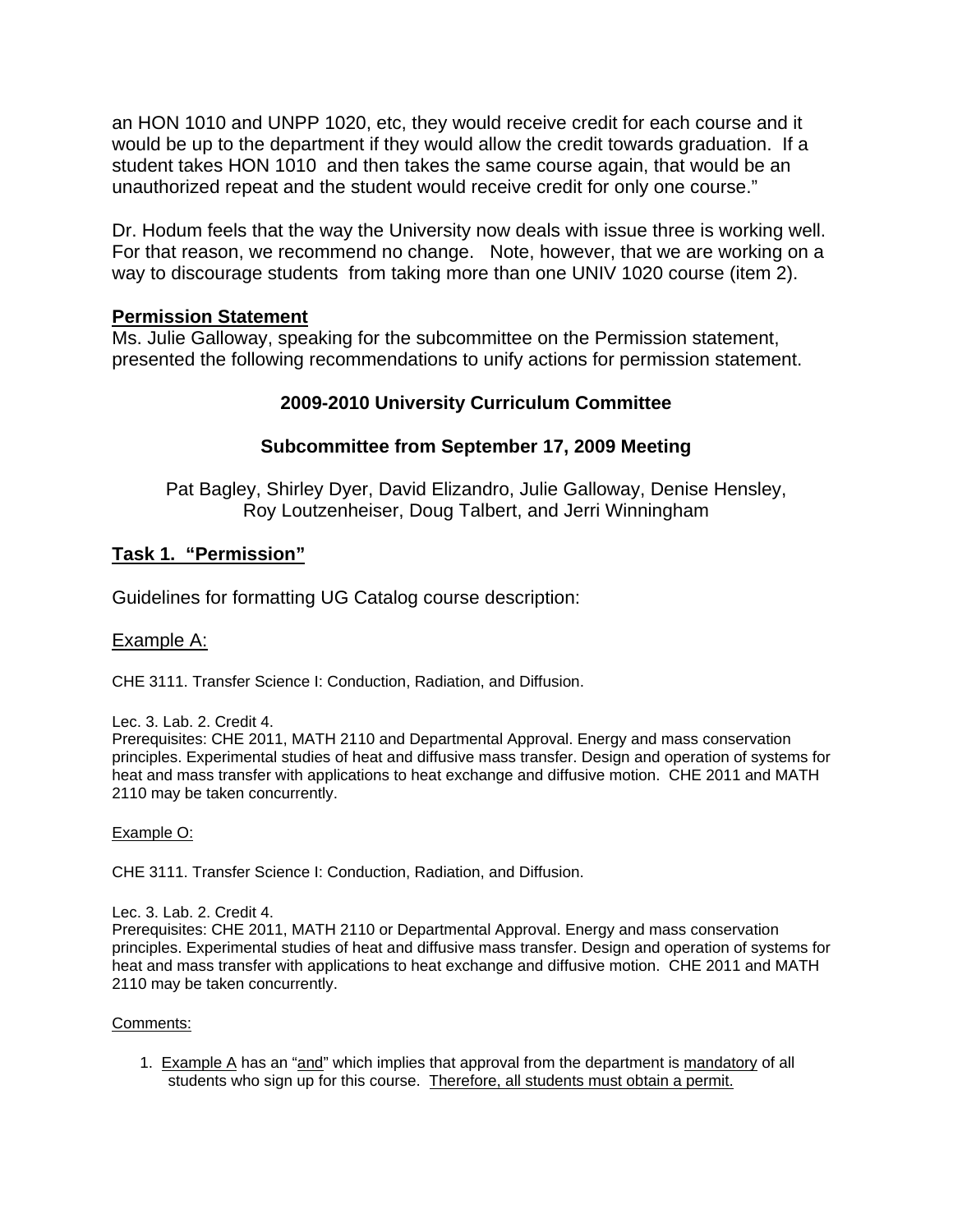- 2. Example O has an "or" which implies that approval from the department is NOT mandatory of all students who sign up for this course. Students who have earned credit for CHE 2011 and MATH 2110 or currently taking CHE 2011 and MATH 2110 do not need a permit to sign up for CHE 3111. Students who have NOT earned credit for CHE 2011 and MATH 2110 and who are not currently taking CHE 2011 and MATH 2110 must obtain a permit from the CHE Department to register for CHE 3111.
- 3. "**Departmental Approval**" is sufficient to describe where a student must seek permission. Common terminology will be more student friendly. The titles of instructor, chairperson, director, etc. are not needed because the student must, at a minimum, go to the Department to obtain a permit. The terms permission of, consent of, etc. are not needed. The two words provide a clear, concise message that can be used by all.

#### **Task 2. Multiple Course Numbers – Special Problems, etc.**

This task is still being studied because of multiple issues. However, the following point is clear: a student may NOT register for multiple sections of a single course in one semester.

#### **American History Requirement for a Second Undergraduate Degree**

Dr. Armistead present the following changes from the Tennessee Board of Regents:

#### **REQUIREMENTS FOR A SECOND UNDERGRADUATE DEGREE**

A student may qualify for a second baccalaureate degree from Tennessee Technological University by completion of a minimum of 30 semester hours at Tennessee Technological University beyond the requirements for the first baccalaureate degree, providing the student meets all prescribed requirements in the specified curriculum for the second degree and with the approval of the chairperson of the department offering the second degree.

A person who has a baccalaureate degree from another institution\* and who, in addition, desires a baccalaureate degree from Tennessee Technological University must fulfill all requirements for a second degree as stated in the previous paragraph and must complete a minimum of 25 percent of the credit for the degree in residence. TTU general education requirements will be considered met, with the following exceptions:

(a) Two semesters of American History (equivalent to TTU's HISt 2010 2020) must be completed, in accordance with state law, unless the second degree is to be in Engineering and the student has passed an academic year course in American history in secondary school.

 $(b)$  (a) Any general education courses that are required for progression in the major program must be completed.

 $\left(\epsilon\right)$  (b) In addition, if the first baccalaureate degree is from a non U.S. English-speaking university, the student must complete ESL 1010, 1020, and/or pass the English Placement Test.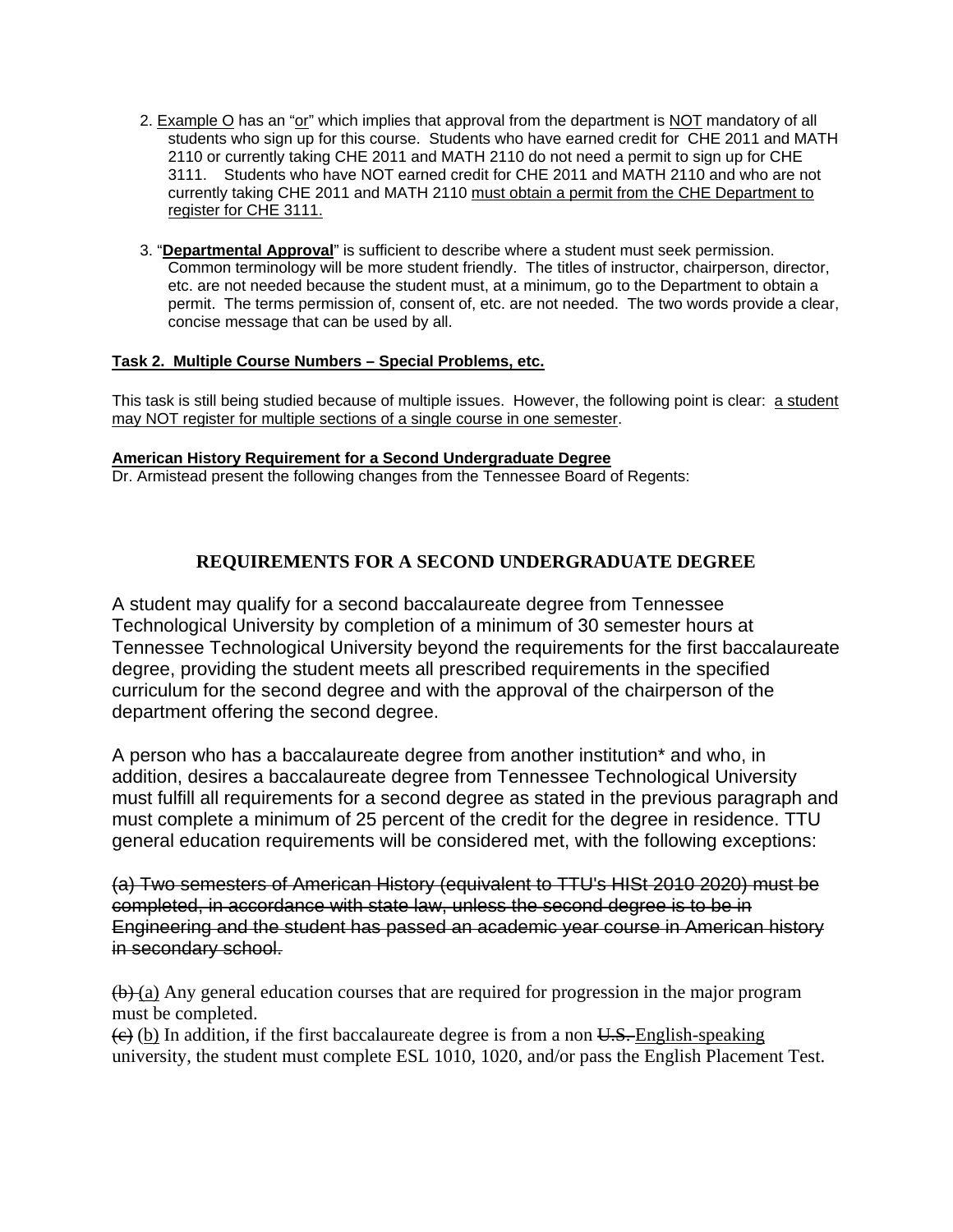\*American institutions degrees must be regionally accredited by an approved agency, and foreign institutions must be approved as "reputable." These approvals will be obtained through consultation with the Director of International Student Affairs, the relevant TTU department chairs, and/or appropriate faculty members.

#### **Approval of Course and Curriculum Changes from the Department of Curriculum and Instruction**

In three memorandums dated October 6, 2009, approval was requested for the following:

Memo 1

Proposed Course Change ECED 3310: Practicum Concepts for Yng Chldrn From:

Corequisites: ECED 3300 and READ 3300. Full admission to the Teacher Education Program. Supervised teaching of integrated learning experiences in appropriate settings for preschooler-Grade 4 students.

1 cr hrs

4 lab hrs

To:

Corequisites: ECED 3300 and READ 3311. Full admission to the Teacher Education Program. Supervised teaching of integrated learning experiences in appropriate settings for preschooler-Grade 4 students.

1 Cr hrs

4 lab hrs

Memo 2

Proposed Course Change ECED 3300: Concepts/Chld: Math, Sci, Soc Stu From:

Corequisites: ECED 3310, READ 3300, and FOED 3810. Full admission to the Teacher Education Program. Developmentally appropriate materials and methods for integrated learning experiences in mathematics, science and social studies. focus is on diverse and inclusive populations ages B-9.

3 cr hrs

4 lec hrs

To:

Corequisites: ECED3310, READ3311, and FOED3810. Full admission to the Teacher Education Program. Developmentally appropriate materials and methods for integrated learning experiences in mathematics, science and social studies. Focus is on diverse and inclusive populations ages B-9.

3 cr hrs

4 lec hrs

Memo 3 Program Additions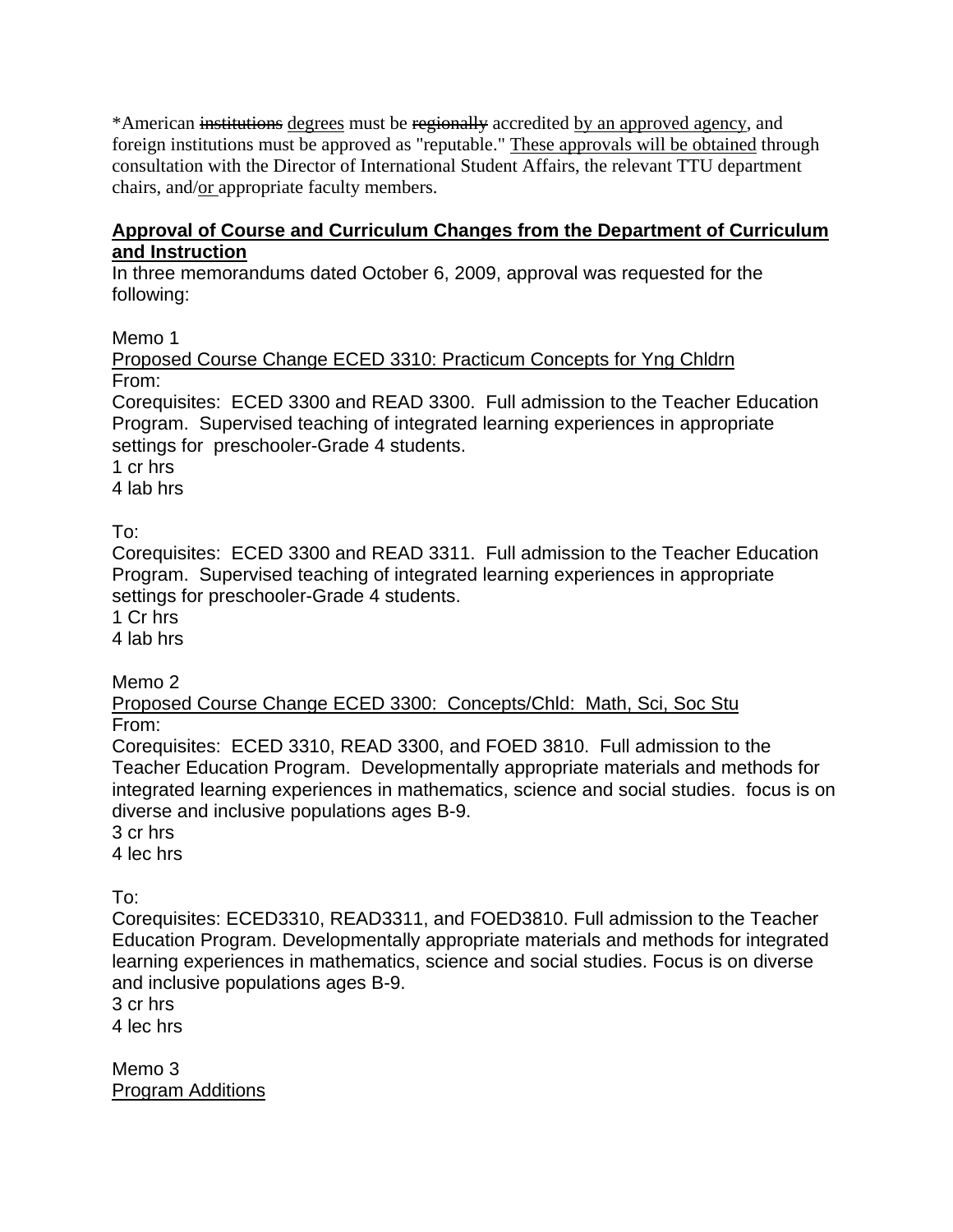CUED 4856: Topics 1 cr. hr. CUED 4857: Topics 1 cr. hr. CUED 4858: Topics 1 cr. hr. CUED 4859: Topics 1 cr. hr. CUED 4860: Topics 1 cr. hr.

Motion: Dr. Smith moved to approve the changes effective Spring 2010. The motion was seconded by Dr. Stein and carried.

#### **Approval of Course Changes from the School of Human Ecology**

In a memorandum dated October 14, 2009, approval was requested for the following:

#### **Course Changes**

#### **Human Ecology Core Courses:**

#### **From:**

HEC 1000. Introduction to the Profession. Lec. 1 Prerequisite: Human Ecology Major and Child and Family Studies major and minor or consent of instructor.

**To:** 

HEC 1000. Introduction to the Profession. Lec. 1 Prerequisite: Human Ecology major or minor.

#### **From:**

HEC 1030. Introduction to Nutrition. Lec. 2. Credit 2.

Principles of basic nutrition for personal lifestyle choices and selection of foods for promotion and maintenance of health throughout the lifespan. A student may not earn credit in both HEC 1030 and HEC 2020.

# **To:**

HEC 1030. Introduction to Nutrition.

Lec. 2. Credit 2.

Principles of basic nutrition for personal lifestyle choices and selection of foods for promotion and maintenance of health throughout the lifespan.

#### **From:**

HEC 2020. Nutrition. Lec. 3. Credit 3. Prerequisite: Sophomore or above or by permission. Principles of nutrition. Emphasis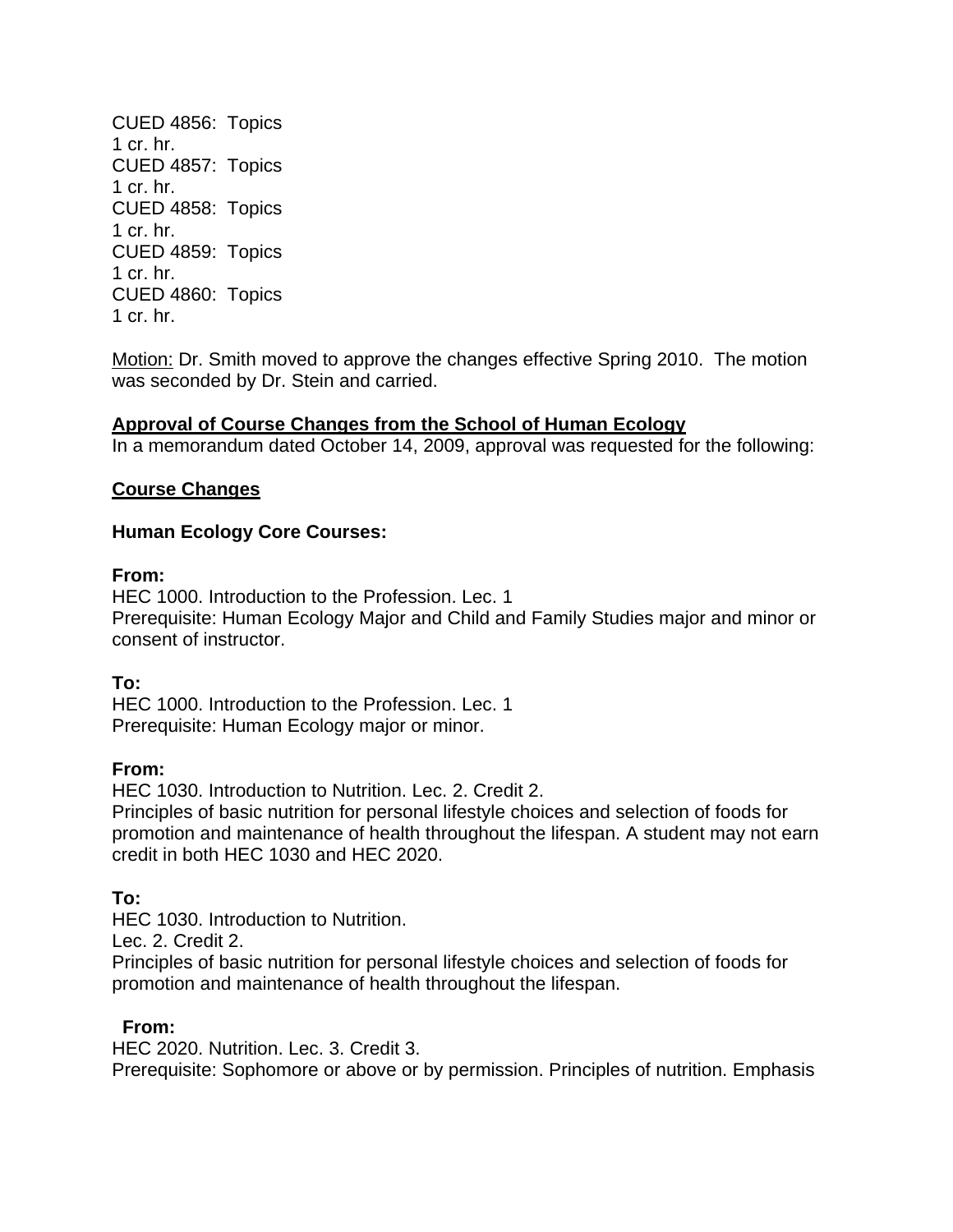upon the function, food sources, recommended intake, and assimilation of each of the six nutrient classes. A student may not earn credit in both HEC 1030 and HEC 2020.

#### **To:**

HEC 2020. Nutrition. Lec. 3. Credit 3.

Prerequisite: Sophomore, junior, or senior. Principles of nutrition. Emphasis upon the function, food sources, recommended intake, and assimilation of each of the six nutrient classes. HEC 1030 cannot be substituted for HEC 2020.

#### **From:**

HEC 3000. Consumer Economics. Lec. 2. Credit 2.

Current and future issues affecting the production, allocation and consumption of consumer goods and services by individuals and families.

#### **To:**

HEC 3000. Consumer Economics. Lec. 2. Credit 2.

Prerequisite: Sophomore, junior, or senior. Current and future issues affecting the production, allocation and consumption of consumer goods and services by individuals and families.

#### **General Human Ecology Courses**

#### **From:**

HEC 4900 (5900). Special Topics. Credit 1-7.

Prerequisite: Junior or senior standing; consent of instructor. Research in contemporary developments in human ecology. May be repeated. Maximum seven hours.

# **To:**

HEC 4900 (5900). Special Topics. Credit 1-7. Prerequisite: Departmental approval. Research in contemporary developments in human ecology. May be repeated. Maximum seven hours.

# **From:**

HEC 4990 (5990). Internship.\* Credit 6, 8, 12. Prerequisites: HEC 4000, HEC 4450 (for HEHO only), and senior standing in Human Ecology.

**To:** 

HEC 4990 (5990). Internship.\* Credit 6, 8, 12. Prerequisites: Human Ecology major, departmental approval.

# **Child Development and Family Relations**

**From:** 

HEC 3700. Development: Young Adulthood/Aging. Lec. 3. Credit 3. Prerequisite: HEC (CFS) 1010; HEC (CFS) 2200; HEC (CFS) 2210. Development and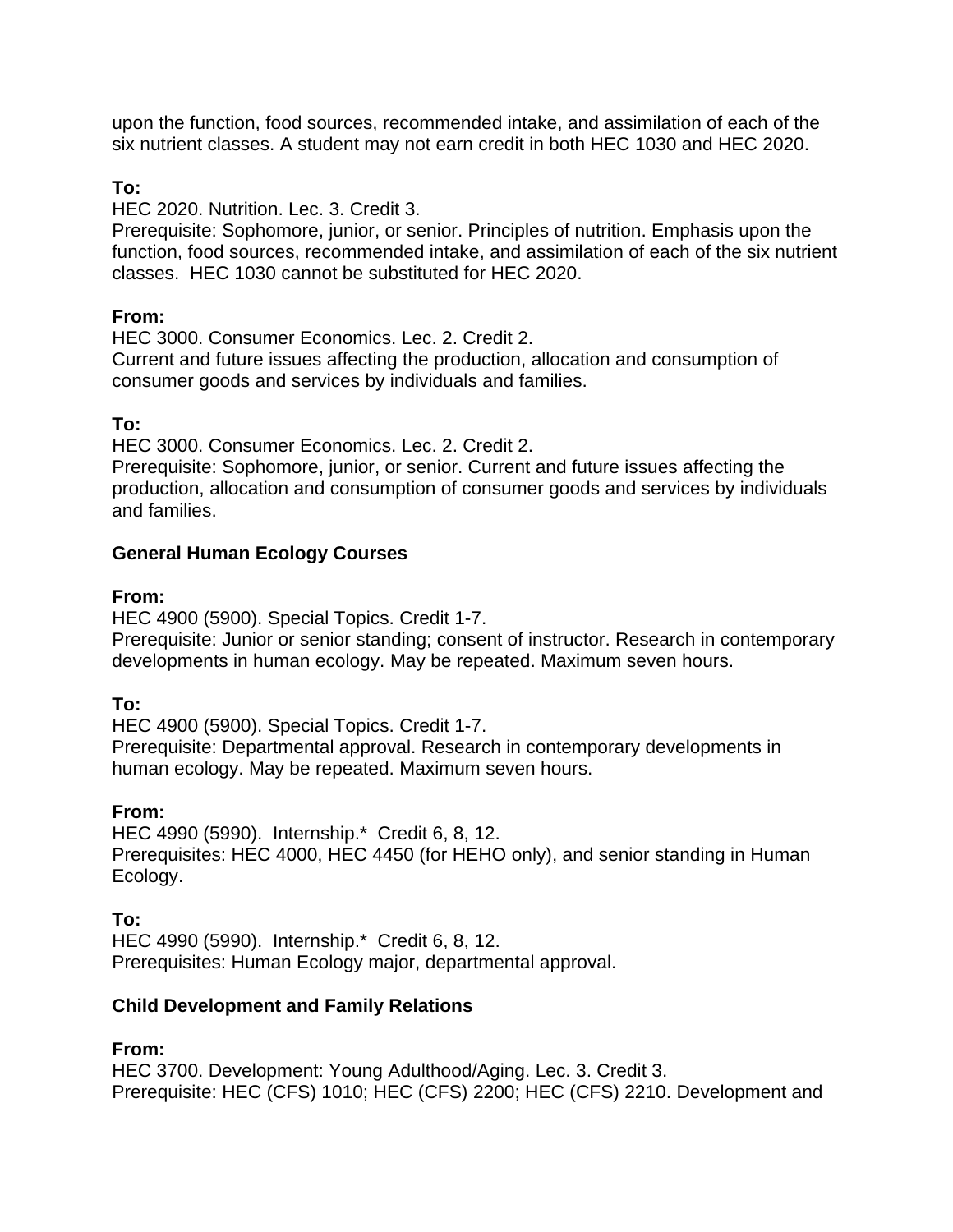change from young adulthood through aging. Programs serving adults and the aging population.

### **To:**

HEC 3700. Development: Young Adulthood/Aging. Lec. 3. Credit 3. Prerequisite: HEC 1010. Development and change from young adulthood through aging. Programs serving adults and the aging population.

### **From:**

HEC 4610. Families: Normative/Catastrophic Issues. Lec. 3. Credit 3. Prerequisite: Junior or Senior standing. In depth study of family stress and effective coping mechanisms that relate to normative transitions and crisis events. Preparation for internships.

#### **To:**

HEC 4610. Families: Normative/Catastrophic Issues. Lec. 3. Credit 3. Prerequisites: Junior or senior standing; HEC 2060. In depth study of family stress and effective coping mechanisms that relate to normative transitions and crisis events. Preparation for internships.

#### **Family and Consumer Sciences Education**

#### **From:**

HEC 3840. Occupational Family and Consumer Sciences. Lec. 2. Credit 2. Prerequisite: HEC 3800. Organization and operation of Occupational Family and Consumer Sciences Programs at high school and adult levels.

# **To :**

HEC 3840. Occupational Family and Consumer Sciences. Lec. 2. Credit 2. Prerequisite: HEC 2800. Organization and operation of Occupational Family and Consumer Sciences Programs at high school and adult levels.

#### **Food, Nutrition, and Dietetics Concentration Courses:**

#### **From:**

HEC 3240. Quantity Food Production. Lec. 2. Lab. 4. Credit 4. Prerequisite: HEC 2240 or permission of instructor, three semester hours of math.

# **To:**

HEC 3240. Quantity Food Production. Lec. 2. Lab. 4. Credit 4. Prerequisites: HEC 2240, three credit hours of math.

#### **From:**

HEC 4110. Experimental Food Sciences. Lec. 2. Lab. 4. Credit 4. Prerequisites: HEC 2240, CHEM 1210, and MATH 1530. Principles and practices in foods research.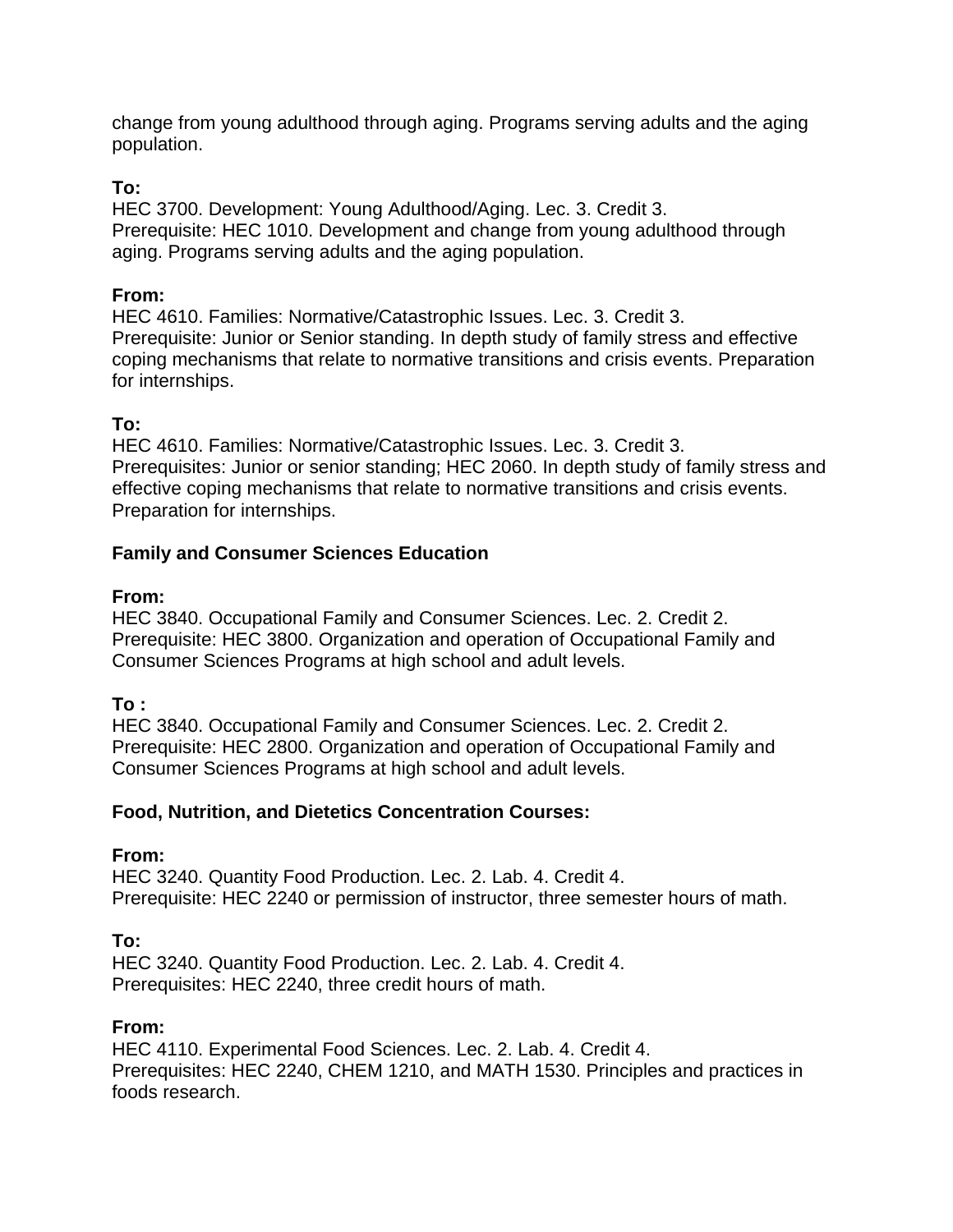#### **To:**

HEC 4110. Experimental Food Sciences. Lec. 2. Lab. 4. Credit 4. Prerequisites: HEC 2240, CHEM 1210 or 1010 & 1020, and MATH 1530. Principles and practices in foods research.

### **From:**

HEC 4220 (5220). Research in Food Science and Nutrition. Credit 2. Prerequisite: Junior or senior standing and consent of instructor.

#### **To:**

HEC 4220 (5220). Research in Food Science and Nutrition. Credit 2. Prerequisite: Departmental approval.

#### **Housing and Design Concentration Courses:**

#### **From:**

HEC 2411. Practicum: Housing and Design. Credit 1. Prerequisite: Must be Human Ecology/HEHO major, HEC 2041; consent of instructor.

#### **To:**

HEC 2411. Practicum: Housing and Design. Credit 1. Prerequisite: Departmental approval.

### **From:**

HEC 2440. Computer Aided Design of Residences. Lec. 1. Lab. 4. Credit 3. Prerequisite: HEC 2421 or consent of instructor.

#### **To:**

HEC 2440. Computer Aided Design of Residences. Lec. 1. Lab. 4. Credit 3. Prerequisite: HEC 2421

#### **From:**

HEC 4450. Commercial Design. Lec. 2. Lab. 2. Credit 3. Prerequisites: Three credits in Math, Speech 2410, and HEC 2440, Grade of C or better in HEC 3431 or consent of instructor.

# **To:**

HEC 4450. Commercial Design. Lec. 2. Lab. 2. Credit 3. Prerequisites: Three credits hours of math, Speech 2410, HEC 2440, Grade of C or better in HEC 3431.

# **Merchandising and Design Concentration Courses**

# **From:**

HEC 1300. Clothing Construction. Lec. 1. Lab. 4. Credit 3. Prerequisite: Human Ecology Major or consent of instructor.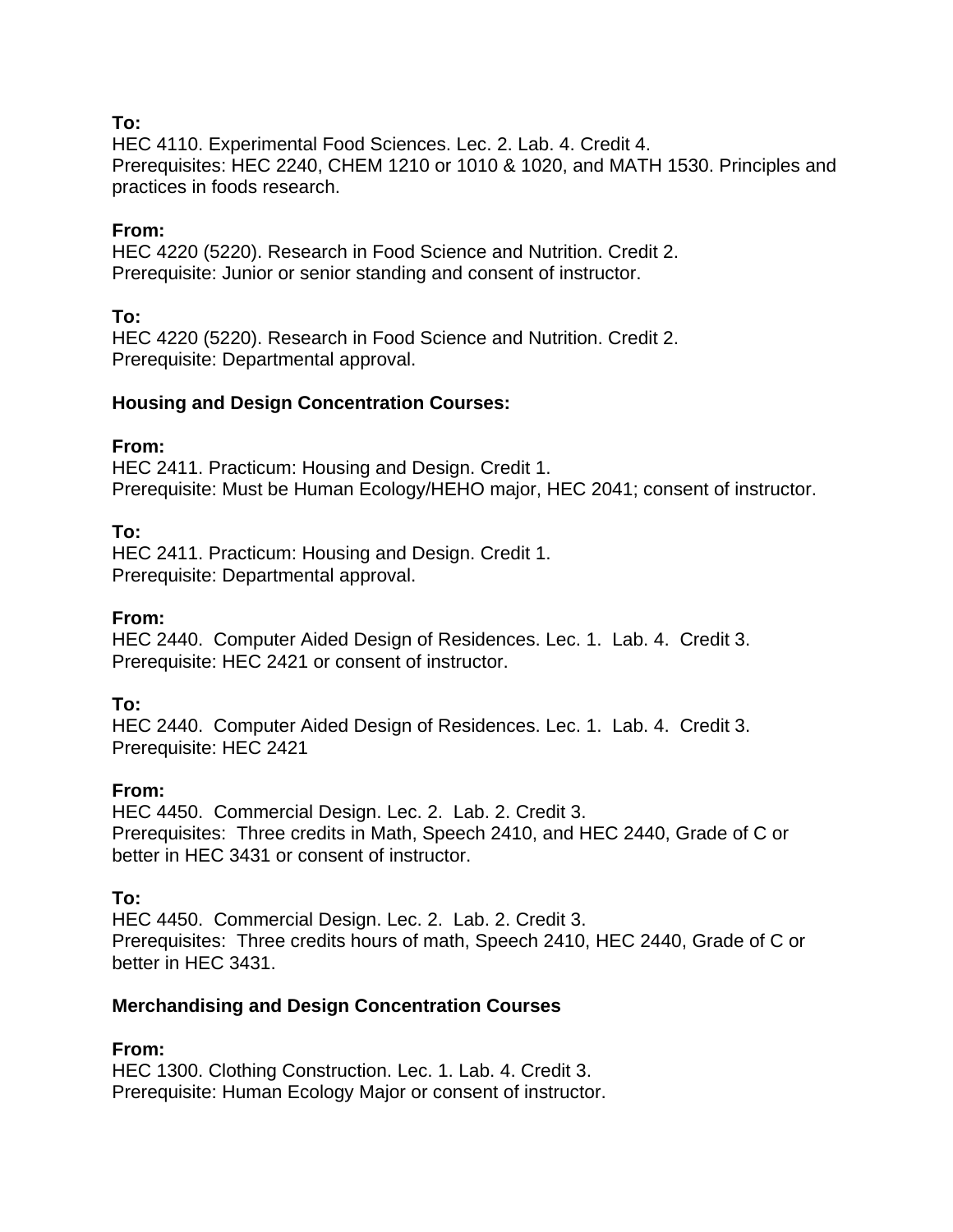#### **To:**

HEC 1300. Clothing Construction. Lec. 1. Lab. 4. Credit 3. Prerequisite: Human Ecology major or Fine Art major–Fiber Arts concentration.

#### **From:**

HEC 2300. Tailoring. Lec. 1. Lab. 4. Credit 3. Prerequisite: HEC 1300 or consent of instructor.

### **To:**

HEC 2300. Tailoring. Lec. 1. Lab. 4. Credit 3. Prerequisite: HEC 1300 or Fine Art major-Fiber Arts concentration.

#### **From:**

HEC 2311. Practicum: Merchandising and Design. Credit 1. Prerequisite: Must be Human Ecology/HEME major; HEC 2031; and consent of instructor.

#### **To:**

HEC 2311. Practicum: Merchandising and Design. Credit 1. Prerequisite: Departmental approval.

#### **From:**

HEC 3300. Apparel Design. Lec. 1. Lab. 4. Credit 3. Prerequisite: HEC 1300 or permission of the instructor.

# **To:**

HEC 3300. Apparel Design. Lec. 1. Lab. 4. Credit 3. Prerequisite: HEC 1300 or Fine Arts major-Fiber Arts concentration.

#### **From:**

HEC 3350. Merchandising I. Lec. 3. Credit 3. Prerequisites: HEC 2031 or permission of instructor.

#### **To:**

HEC 3350. Merchandising I. Lec. 3. Credit 3. Prerequisite: HEC 2031.

# **From:**

HEC 4310. Merchandise Presentation Techniques. Credit 1. Prerequisite: HEC 2031, HEC 3350, or permission of instructor.

#### **To:**

HEC 4310. Merchandise Presentation Techniques. Credit 1. Prerequisites: HEC 2031, HEC 3350.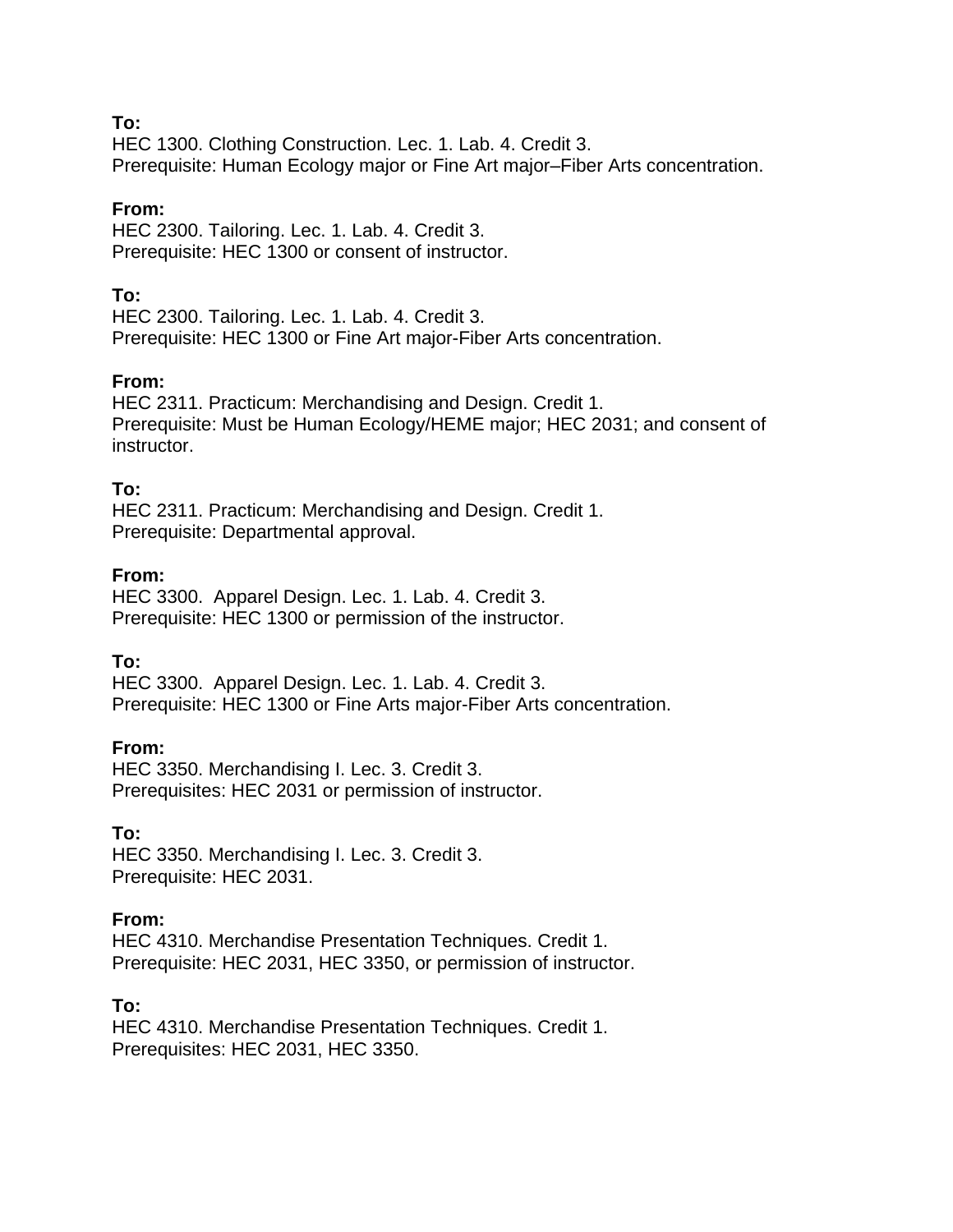**From:**  HEC 4360. Merchandising II. Lec. 3. Credit 3. Prerequisites: HEC 3350, MATH 1010, or permission of instructor.

#### **To:**

HEC 4360. Merchandising II. Lec. 3. Credit 3. Prerequisites: HEC 3350, MATH 1010.

Motion. Dr. Bailey moved to approve the changes effective Spring 2010. The motion was seconded by Dr. Robinson and carried.

Approval of Curriculum Changes from the School of Human Ecology In a memorandum dated August 20, 2009, approval was requested for the following:

Program: Human Ecology Major: Child Development and Family Relations **Concentration** 

Course Additions: EXPW 2150 Human Sexuality Lec. 3, Cr. 3

Course/Program Changes From: HEC 4990 Internship 8 cr. hours

To: HEC 4990 Internship 6 cr. hours

From: Electives 8-9 cr. hrs.

 $To:$ Electives 7-8 cr. hrs.

Motion, Dr. Bailey moved to approve the changes effective Spring 2010. The motion was seconded by Dr. Elsawy and carried.

**Approval of Child Development and Family Relations Concentration-Child Life Option from the School of Human Ecology**

In a memorandum dated October 14, 2009, approval was requested for the following:

#### **Effective: August 2010**

**Program: Human Ecology Major:** 

**Child Development and Family Relations Concentration – Child Life Option**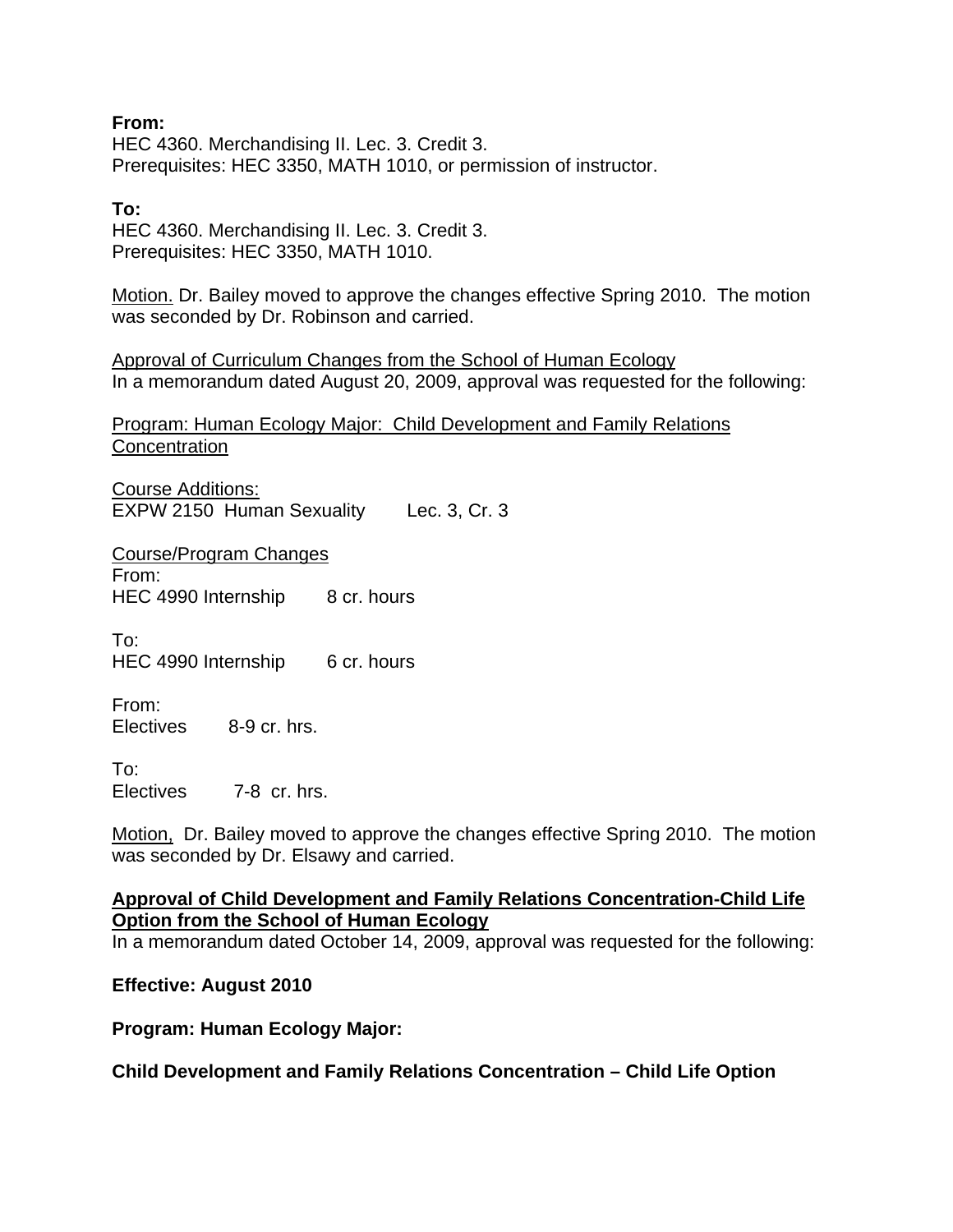| <b>Freshman</b><br><b>HEC 1000</b>  | Intro to the Profession                         | 1              |
|-------------------------------------|-------------------------------------------------|----------------|
| <b>HEC 1010</b>                     | Life Span Development                           |                |
|                                     |                                                 | 3              |
| <b>HEC 1020</b>                     | Social Intelligence                             |                |
|                                     |                                                 | 1              |
| <b>HEC 1030</b><br><b>CHEM 1210</b> | Introduction to Nutrition or HEC 2020 Nutrition | 2 or 3<br>4    |
| <b>ENGL 1010,</b>                   | <b>Chemistry for the Life Sciences</b>          | 6              |
| <b>ENGL 1020</b>                    |                                                 |                |
| Humanities/Fine<br>Arts             |                                                 | 3              |
| Math                                |                                                 | 3              |
| SOC 1010 Intro<br>to Sociology      |                                                 | 3              |
| <b>Total Freshman</b><br>Hou        |                                                 |                |
| rs                                  |                                                 | 29/30          |
| <b>Sophomore</b>                    |                                                 |                |
| <b>HEC 2031</b>                     | <b>Aspects of Dress</b>                         | $\mathfrak{B}$ |
| <b>HEC 2041</b>                     | <b>Aspects of Housing</b>                       | 3              |
| <b>HEC 2060</b>                     | <b>Family System</b>                            | $\overline{2}$ |
| <b>HEC 2200</b>                     | Dev of Young Children                           | $\mathfrak{B}$ |
|                                     |                                                 |                |

HEC 2500 Creative Play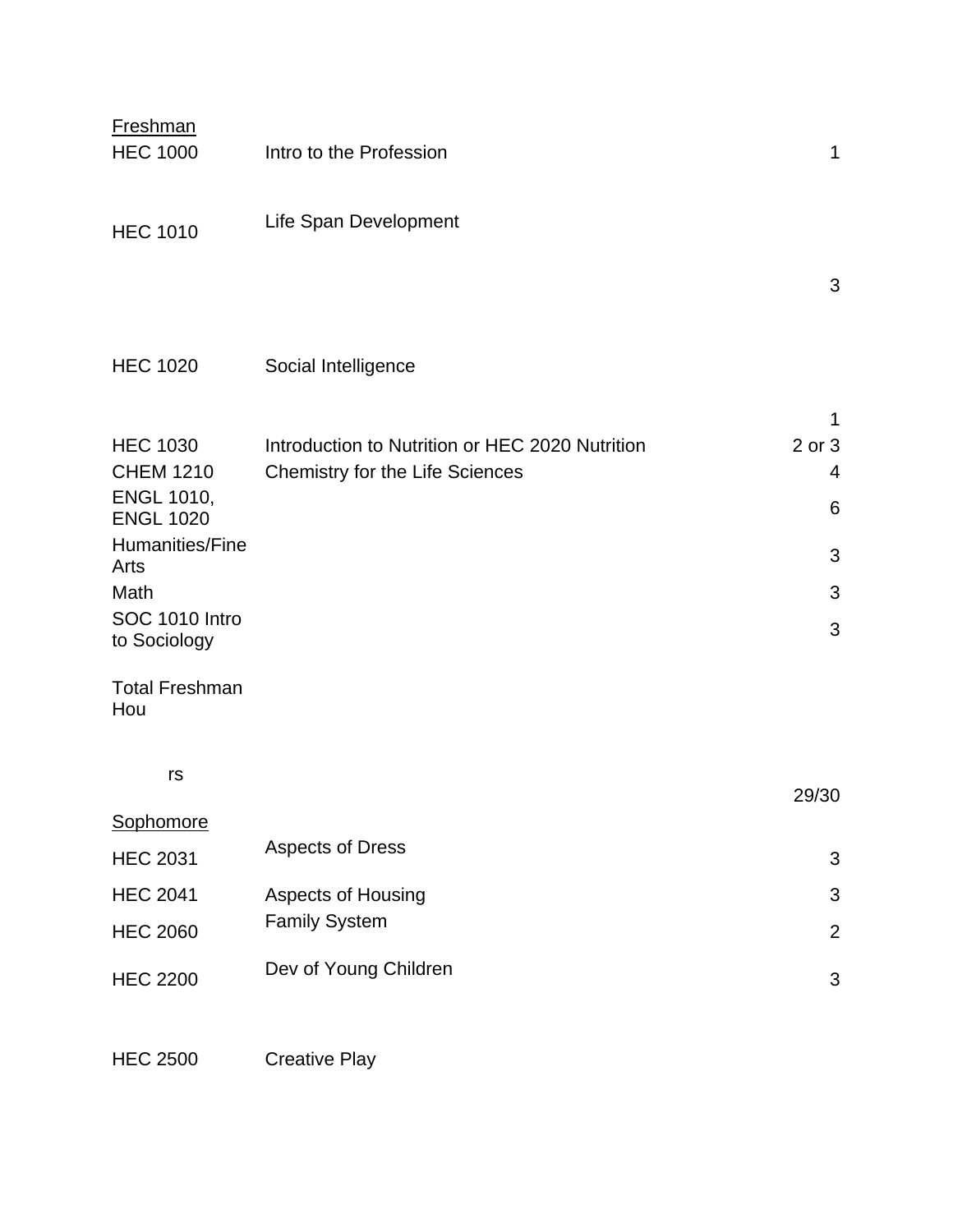| <b>ENGL 2130,</b>                           | BIOL 2010, 2020 Human Anatomy & Phys I and II                                 | $\overline{2}$<br>8      |
|---------------------------------------------|-------------------------------------------------------------------------------|--------------------------|
| 2230, or 2330                               |                                                                               | 3                        |
| <b>PSY 2010</b><br>HIST 2010, 2020          | <b>General Psychology</b>                                                     | 3                        |
|                                             |                                                                               | 6                        |
| <b>Total Sophomore</b><br><b>Hours</b>      |                                                                               | 33                       |
| Junior                                      |                                                                               |                          |
| <b>HEC 3000</b>                             | <b>Consumer Economics</b>                                                     |                          |
| <b>HEC 3500</b><br><b>HEC 4210</b>          | Development: Middle/Adolescence<br>Medical Terminology for the Human Sciences | $\overline{2}$<br>3<br>1 |
| <b>BIOL 3230</b><br>Art 1030 or MUS<br>1030 | <b>Health Science Microbiology</b>                                            | 4<br>3                   |
| <b>CFS 3600</b>                             | Family, Community, and Professional Partnerships                              | $\overline{2}$           |
| CFS (ECSP)<br>2400                          | <b>Children with Special Needs</b>                                            | 3                        |
| CFS (ECSP)<br>2410                          | Practicum: Children with Special Needs                                        | $\mathbf{1}$             |
| <b>EXPW 2150</b>                            | <b>Human Sexuality</b>                                                        | 3                        |
| <b>EXPW 2430</b>                            | First Aid, Safety, CPR                                                        | $\overline{2}$           |
| SPCH 2410 or<br>PC 2500                     |                                                                               | 3                        |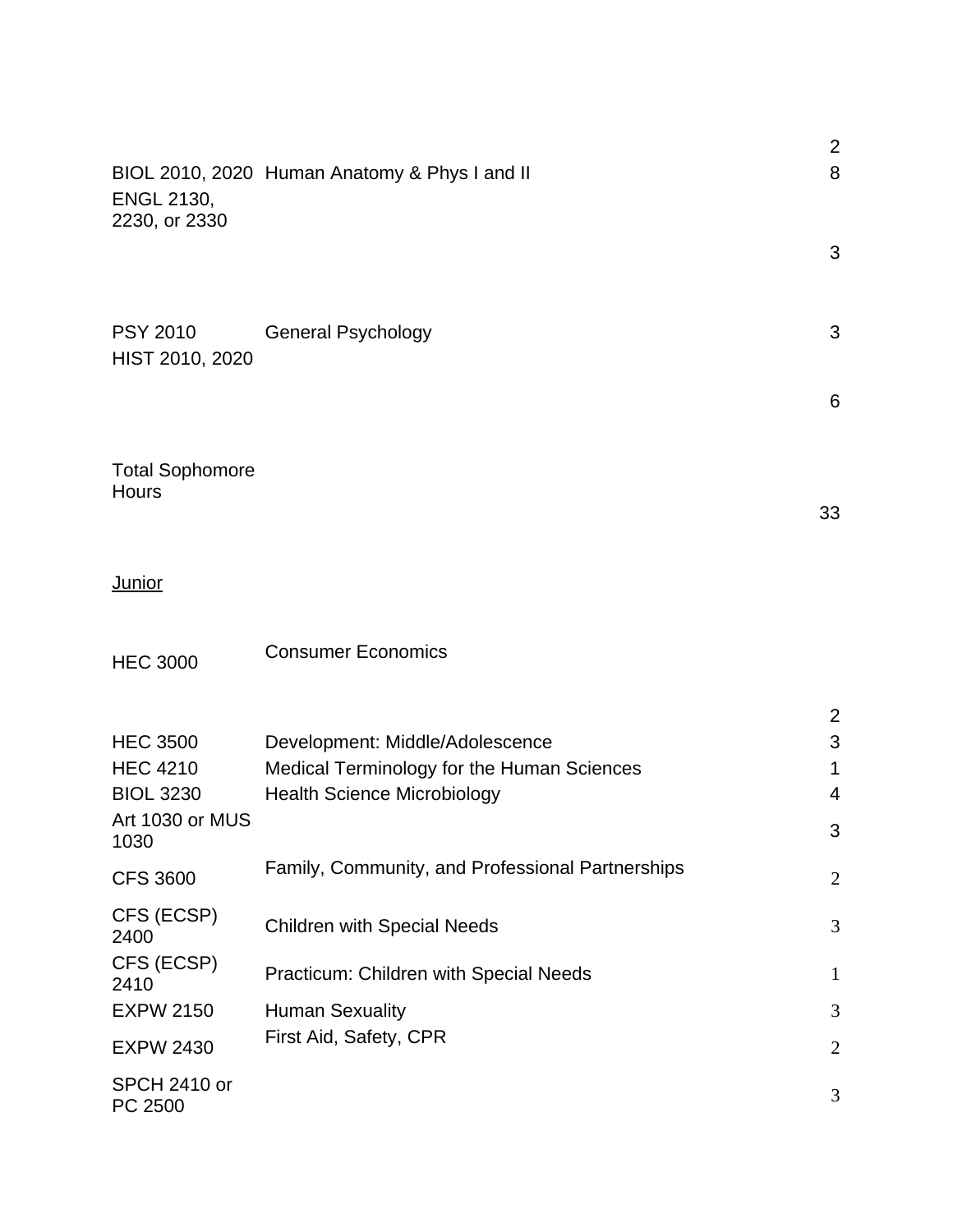| Directed   |  |
|------------|--|
| Electives* |  |

|  | - |
|--|---|
|  |   |
|  |   |
|  |   |
|  |   |

| <b>Total Junior</b> |  |
|---------------------|--|
| Hours               |  |

**Senior** 

|  | 30 |
|--|----|
|--|----|

| <b>HEC 4000</b>                     | Professional Integration                                        | $\mathbf{1}$   |
|-------------------------------------|-----------------------------------------------------------------|----------------|
| <b>HEC 4600</b>                     | Family Development & Relationships                              | 3              |
| <b>HEC 4610</b>                     | Families: Normative/Catastrophic Issues                         | 3              |
| <b>HEC 4990</b>                     | Internship                                                      | 6              |
| <b>HEC 3700</b>                     | Development Young Adult/Aging                                   | 3              |
| <b>ECSP 4300</b>                    | <b>Assessment of Children</b>                                   | 3              |
| <b>PSY 4160</b>                     | Abnormal Psychology                                             | $\overline{3}$ |
| <b>Directed</b><br>Electives*       |                                                                 | 5 or 6         |
| <b>Total Senior</b><br><b>Hours</b> |                                                                 | $27 - 28$      |
|                                     | * Suggested courses (but not limited to) for Directed Electives |                |
| <b>BIOL 3700</b>                    | Humanism in Medicine                                            | 3              |
| <b>HEC 3270</b>                     | <b>Nutrition in Disease</b>                                     | 3              |
| <b>MUST 2110</b>                    | Introduction to Music Therapy                                   | 3              |
| <b>NURS 3450</b>                    | <b>Personal Wellness Management</b>                             | 3              |
| <b>NURS 4370</b>                    | <b>Preparation for Parenting</b>                                | 3              |
| <b>PSY 2050</b>                     | Psychology of Adjustment                                        | 3              |
| <b>PSY 3410</b>                     | <b>Group Dynamics</b>                                           | 3              |
| <b>PSY 4130</b>                     | Physiological Psychology                                        | 3              |
| <b>PSY 4320</b>                     | Introduction to Therapeutic Techniques                          | 3              |
| <b>PSY 4400</b>                     | Psychopharmacology                                              | 3              |
| <b>SOC 4120</b>                     | Sociology of Death and Dying                                    | 3              |
| <b>SOC 4830</b>                     | <b>Medical Sociology</b>                                        | 3              |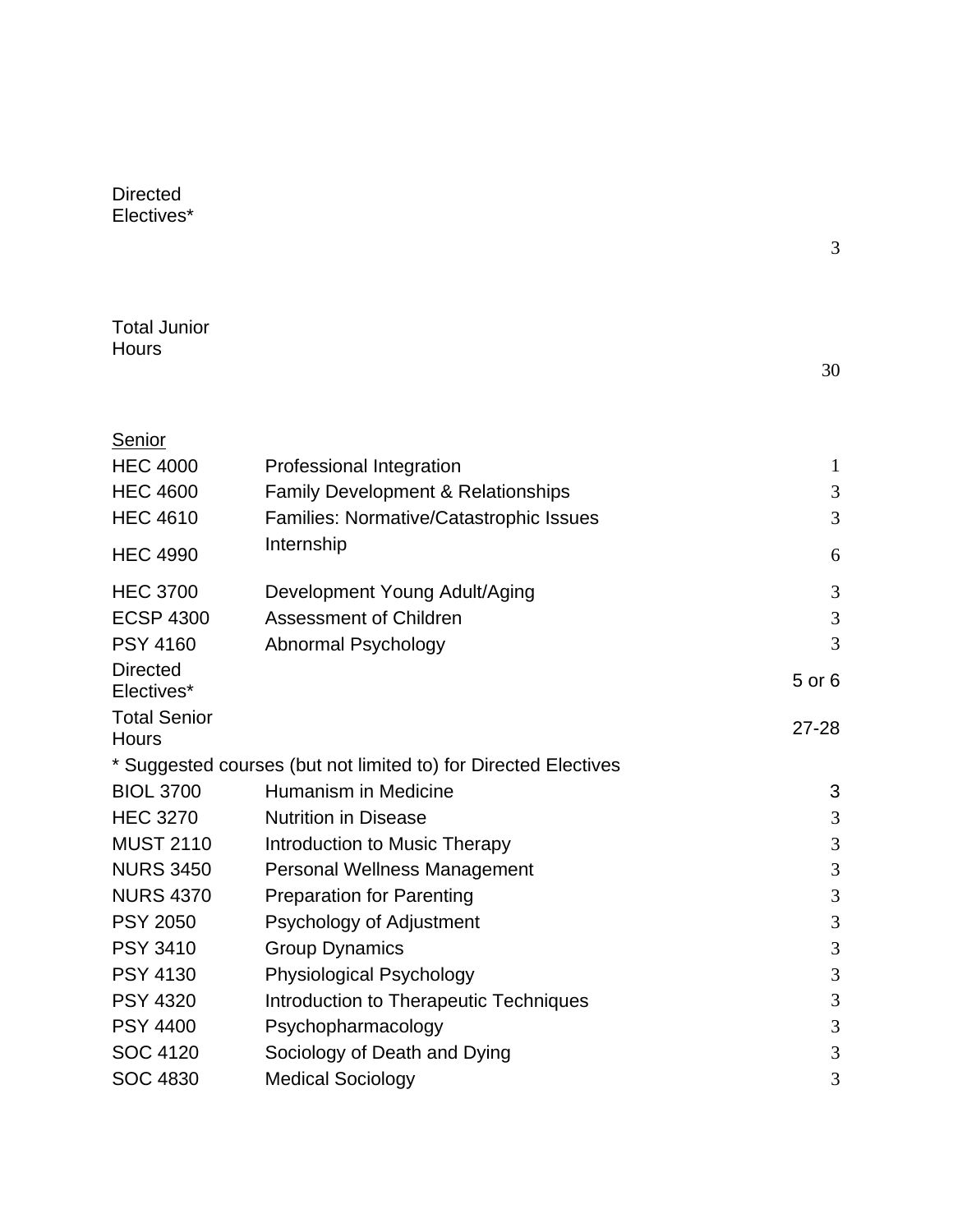The Child Life program, a gateway to the Certified Child Life Specialist (CCLS) credential, is coordinated with the Child Life Council's professional, programmatic and educational needs of the child life practitioner.

Application to the Child Life program at TTU is required and should be made in the first semester of the junior year.

There are three components of eligibility to sit for the certification examination.

- 1. Baccalaureate Degree
- 2. Course Work including a minimum of 10 college-level courses in child life or a related department/subject
- 3. Clinical Child Life Experience (480 hours under the direct supervision of a CCLS in good standing)

Motion. Dr. Bailey moved to approve the Option effective August 2010 contingent upon funding. The motion was seconded by Dr. Talbert and carried.

### **Approval of Course and Curriculum Changes from the Department of Earth Sciences**

In a memorandum dated September 3, 2009, approval was requested for the following:

Course Changes:

**FROM:** GEOL 3120. Mineralogy**.** Lec. 2. Lab. 4. Credit 4.

Prerequisites: GEOL 3110 and MATH 1720. Geometrical crystallography; determination of silicate and non-silicate minerals by physical properties, chemical tests, and X-ray diffraction.

**TO:** GEOL 3120. Mineralogy**.** Lec. 2. Lab. 4. Credit 4. Prerequisites: GEOL 3110, MATH 1720, and CHEM 1120. Geometrical crystallography; determination of silicate and non-silicate minerals by physical properties, chemical tests, and X-ray diffraction.

**FROM**: GEOL 2010. Topical Minicourse in Geology**.** Credit 1. Independent study including library and outdoor projects. No formal classwork is required. May be repeated.

**TO**: GEOL 2010. Topical Minicourse in Geology**.** Credit 1. Independent study including library and outdoor projects. No formal classwork is required. Not intended for geosciences majors. May be repeated.

**FROM:** GEOL 1310. Concepts of Geology**.** Lec. 2. Lab. 3. Credit 3. Introduction to the earth sciences: maps, weather and climate, minerals and rocks, water, geologic processes, time, and earth's history. This course will not count as part of a geology sequence.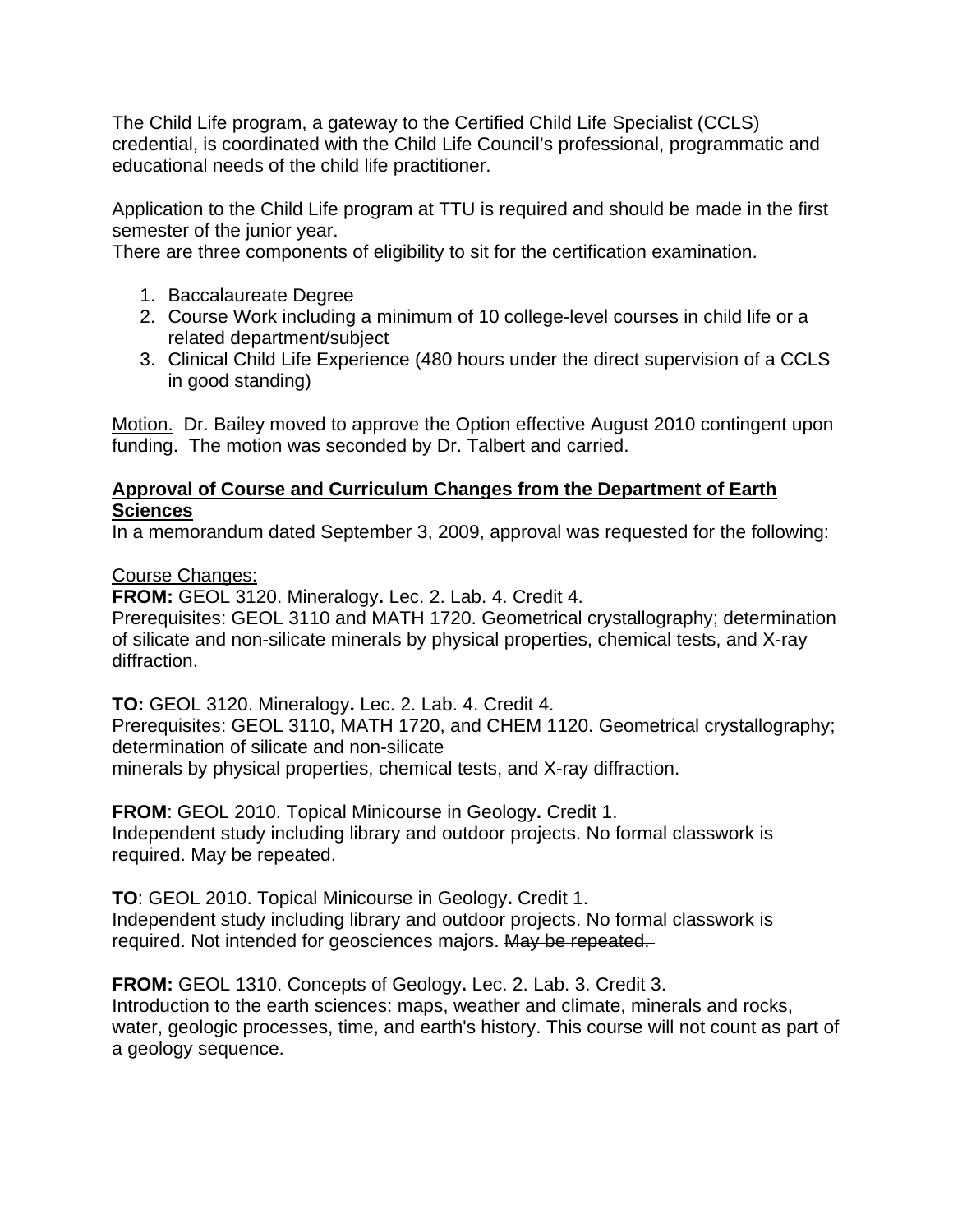**TO:** GEOL 1310. Concepts of Geology**.** Lec. 2. Lab. 3. Credit 3.

Introduction to the earth sciences: minerals and rocks, resources, geologic processes, water, earthquakes, maps, folds and faults, geologic time, continental drift, weather, and climate. This course will not count as part of a geology sequence.

CURRICULUM CHANGES—correction to the number of hours for Directed Electives in Junior/Senior years.

# **FROM: GEOSCIENCES (EGEO)**

(Leading to the Bachelor of Science Degree with a concentration in Environmental Geology)

| <b>Freshman Year</b>                   | sem.<br>hrs.   | <b>Sophomore Year</b>                                                   | sem. hrs. |
|----------------------------------------|----------------|-------------------------------------------------------------------------|-----------|
| $ $ GEOL 1020 $^1$                     |                | 1 GEOL 2500                                                             | 3         |
| <b>GEOL 1040</b>                       |                | <b>Required Course from</b><br>4 Environmental Geology<br>Concentration | $3-4$     |
| <b>GEOL 1045</b>                       | $\overline{4}$ | PHYS 2010, 2020 or<br>BIOL 1020, 3130                                   | 8         |
| <b>ENGL 1010</b>                       |                | 3 MATH 3070                                                             | 3         |
| <b>ENGL 1020</b>                       | $\overline{3}$ | Humanities and/or Fine<br>Arts                                          | 6         |
| <b>CHEM 1110</b>                       | $\overline{4}$ | ENGL 2130, 2230 or<br>2330                                              | 3         |
| <b>CHEM 1120</b>                       |                | $4$ GEOG 4510                                                           | 3         |
| <b>HIST 2010</b>                       |                | 3 Total                                                                 | 29-30     |
| <b>HIST 2020</b>                       | 3              |                                                                         |           |
| MATH <sup>2</sup>                      | $3 - 5$        |                                                                         |           |
| Total                                  | 32-34          |                                                                         |           |
| <b>Junior Year</b>                     | sem.<br>hrs.   | <b>Senior Year</b>                                                      | sem. hrs. |
| Social/Behavioral Science<br>Electives |                | 6 GEOL 4930, 4931                                                       | 6         |
| <b>SPCH 2410</b>                       |                | <b>Required Course from</b><br>3 Environmental Geology<br>Concentration | $3-4$     |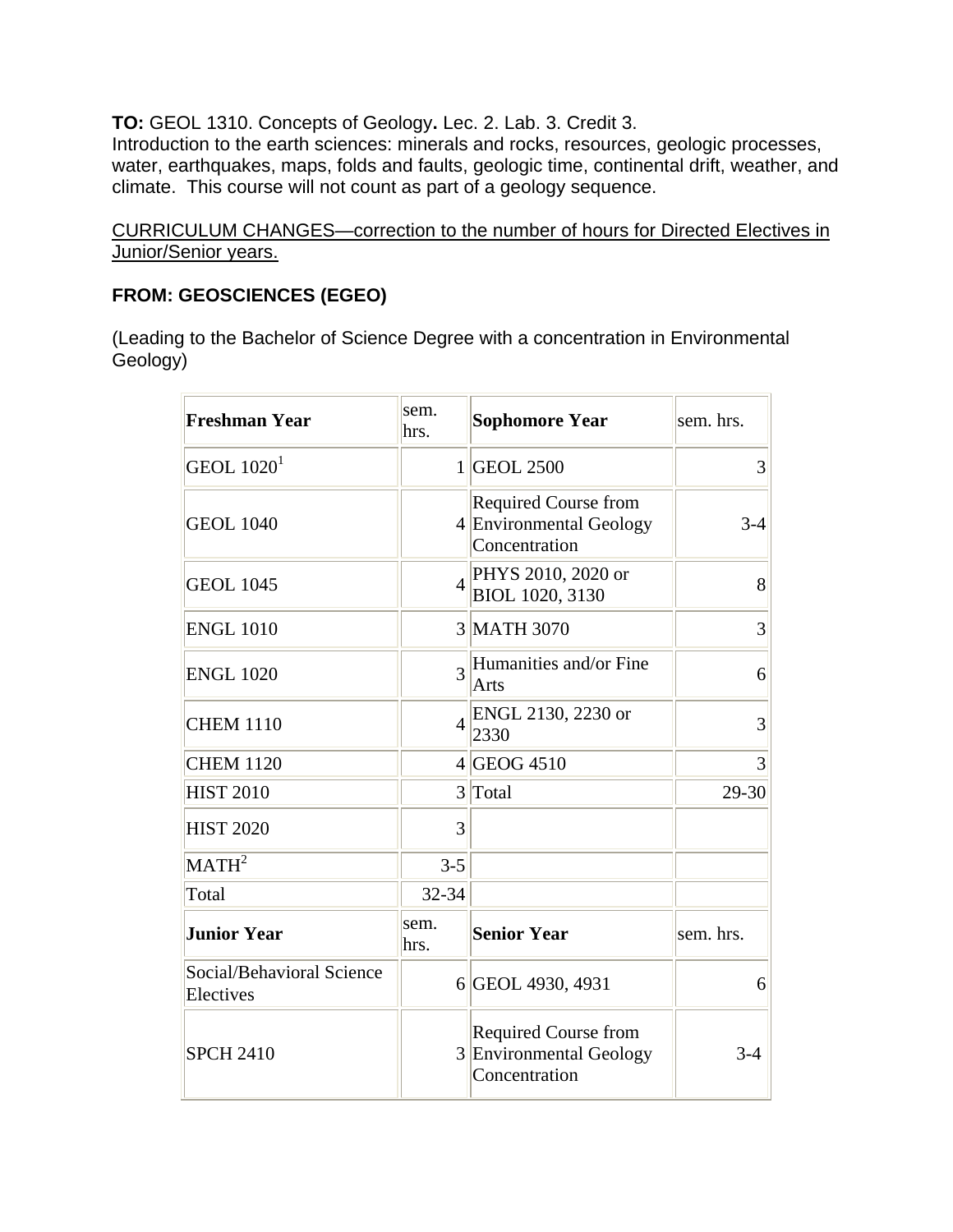| Required courses from<br><b>Environmental Geology</b><br>concentration   |               | Directed Electives from<br>13-15 Environmental Geology<br>Concentration |       |
|--------------------------------------------------------------------------|---------------|-------------------------------------------------------------------------|-------|
| Directed Electives from<br><b>Environmental Geology</b><br>Concentration |               | 3-4 Free Electives                                                      | 13-17 |
| $MATH$ or Free Elective <sup>3</sup>                                     |               |                                                                         |       |
| Total                                                                    | $28-31$ Total |                                                                         | 25-30 |

<sup>1</sup> This course not included in the 120-hour curriculum<br><sup>2</sup> MATH 1130, 1730, or 1910<br><sup>3</sup> If MATH 1130 was taken then take MATH 1720; otherwise take a free elective.

# **Environmental Geology Concentration--Required Courses (21 hours)**

| <b>GEOL 3200</b> | <b>Water Resources</b>                   |                |
|------------------|------------------------------------------|----------------|
| <b>GEOL 4100</b> | <b>Environmental Sedimentology</b>       | 4              |
| <b>GEOL 4150</b> | Geomorphology                            | $\overline{4}$ |
| <b>GEOL 4410</b> | <b>Remote Sensing</b>                    |                |
| <b>GEOG 4650</b> | <b>Environmental Applications of GIS</b> |                |
| <b>GEOL 4711</b> | Hydrogeology                             |                |

#### **Environmental Geology Concentration--Directed Electives, any three of the following nine courses, (9 hours)**

| <b>GEOG 1010</b> | Weather and Climate              | 3 |
|------------------|----------------------------------|---|
| <b>GEOL 2000</b> | Earth Evolution and Life History | 3 |
| <b>AGRN 2210</b> | Soils                            | 3 |
| <b>AGET 3510</b> | <b>Agricultural Surveying</b>    | 3 |
| <b>CHEM 3710</b> | Chemistry and the Environment    |   |
| <b>AGRN 4230</b> | Soil Classification              |   |
| <b>BIOL 4240</b> | <b>Systematic Botany</b>         | 3 |
| <b>BIOL 4740</b> | Pollution Microbiology           | 3 |
| <b>WFS 4500</b>  | National Wildlife Policy         | 3 |
|                  |                                  |   |

TO: GEOSCIENCES (EGEO)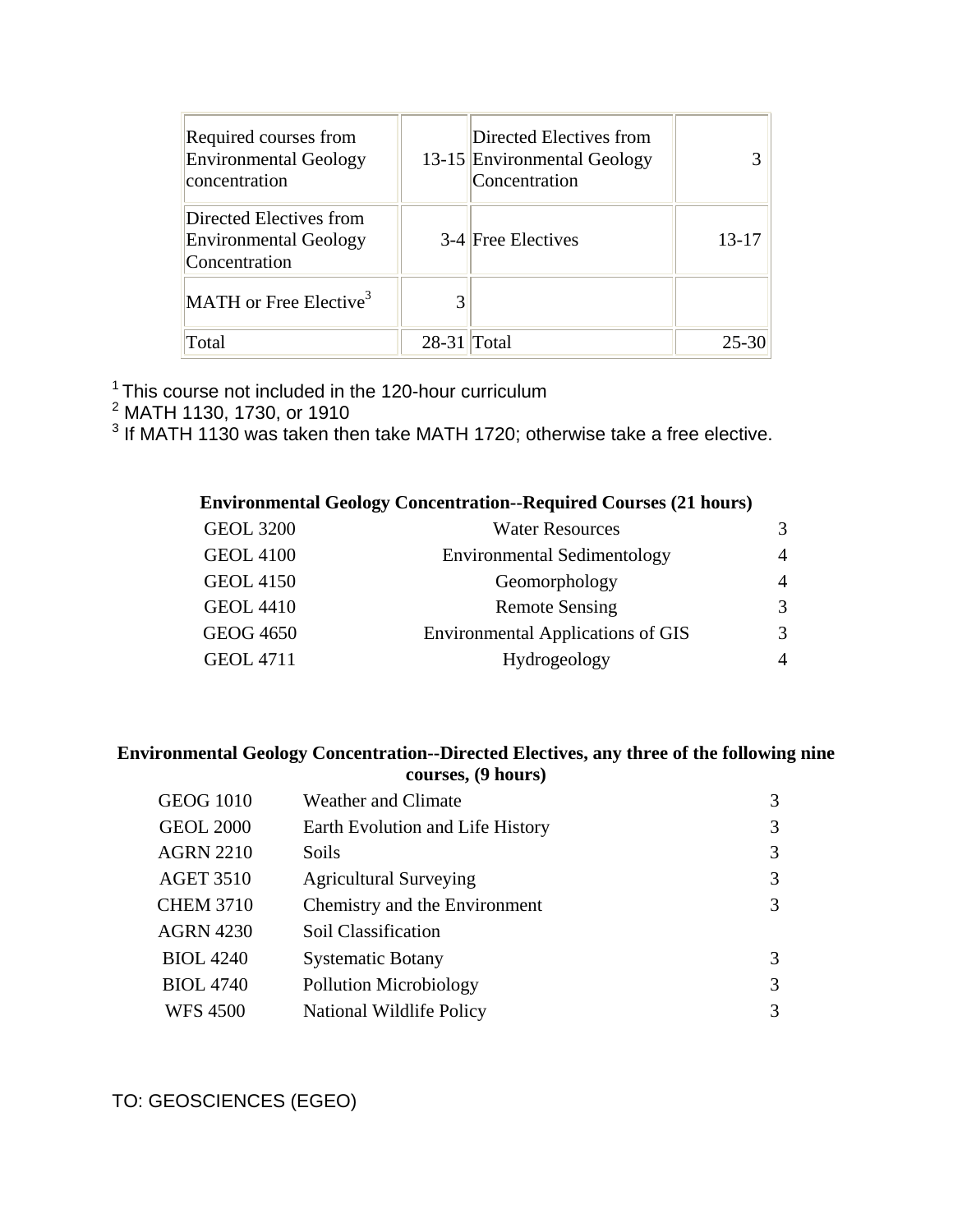(Leading to the Bachelor of Science Degree with a concentration in Environmental Geology)

| <b>Freshman Year</b>                                                     | sem.<br>hrs.   | <b>Sophomore Year</b>                                                   | sem. hrs. |
|--------------------------------------------------------------------------|----------------|-------------------------------------------------------------------------|-----------|
| GEOL $1020^1$                                                            |                | 1 GEOL 2500                                                             | 3         |
| <b>GEOL 1040</b>                                                         |                | <b>Required Course from</b><br>4 Environmental Geology<br>Concentration | $3 - 4$   |
| <b>GEOL 1045</b>                                                         | $\overline{4}$ | PHYS 2010, 2020 or<br>BIOL 1020, 3130                                   | 8         |
| <b>ENGL 1010</b>                                                         |                | 3 MATH 3070                                                             | 3         |
| <b>ENGL 1020</b>                                                         | $\overline{3}$ | Humanities and/or Fine<br>Arts                                          | 6         |
| <b>CHEM 1110</b>                                                         | $\overline{4}$ | ENGL 2130, 2230 or<br>2330                                              | 3         |
| <b>CHEM 1120</b>                                                         |                | $4$ GEOG 4510                                                           | 3         |
| <b>HIST 2010</b>                                                         |                | 3 Total                                                                 | 29-30     |
| <b>HIST 2020</b>                                                         | 3              |                                                                         |           |
| MATH <sup>2</sup>                                                        | $3 - 5$        |                                                                         |           |
| Total                                                                    | 32-34          |                                                                         |           |
| <b>Junior Year</b>                                                       | sem.<br>hrs.   | <b>Senior Year</b>                                                      | sem. hrs. |
| Social/Behavioral Science<br>Electives                                   |                | 6 GEOL 4930, 4931                                                       | 6         |
| <b>SPCH 2410</b>                                                         |                | <b>Required Course from</b><br>3 Environmental Geology<br>Concentration | $3-4$     |
| Required courses from<br><b>Environmental Geology</b><br>concentration   |                | Directed Electives from<br>13-15 Environmental Geology<br>Concentration | 3         |
| Directed Electives from<br><b>Environmental Geology</b><br>Concentration |                | 6 Free Electives                                                        | 13-17     |
| MATH or Free Elective <sup>3</sup>                                       | 3              |                                                                         |           |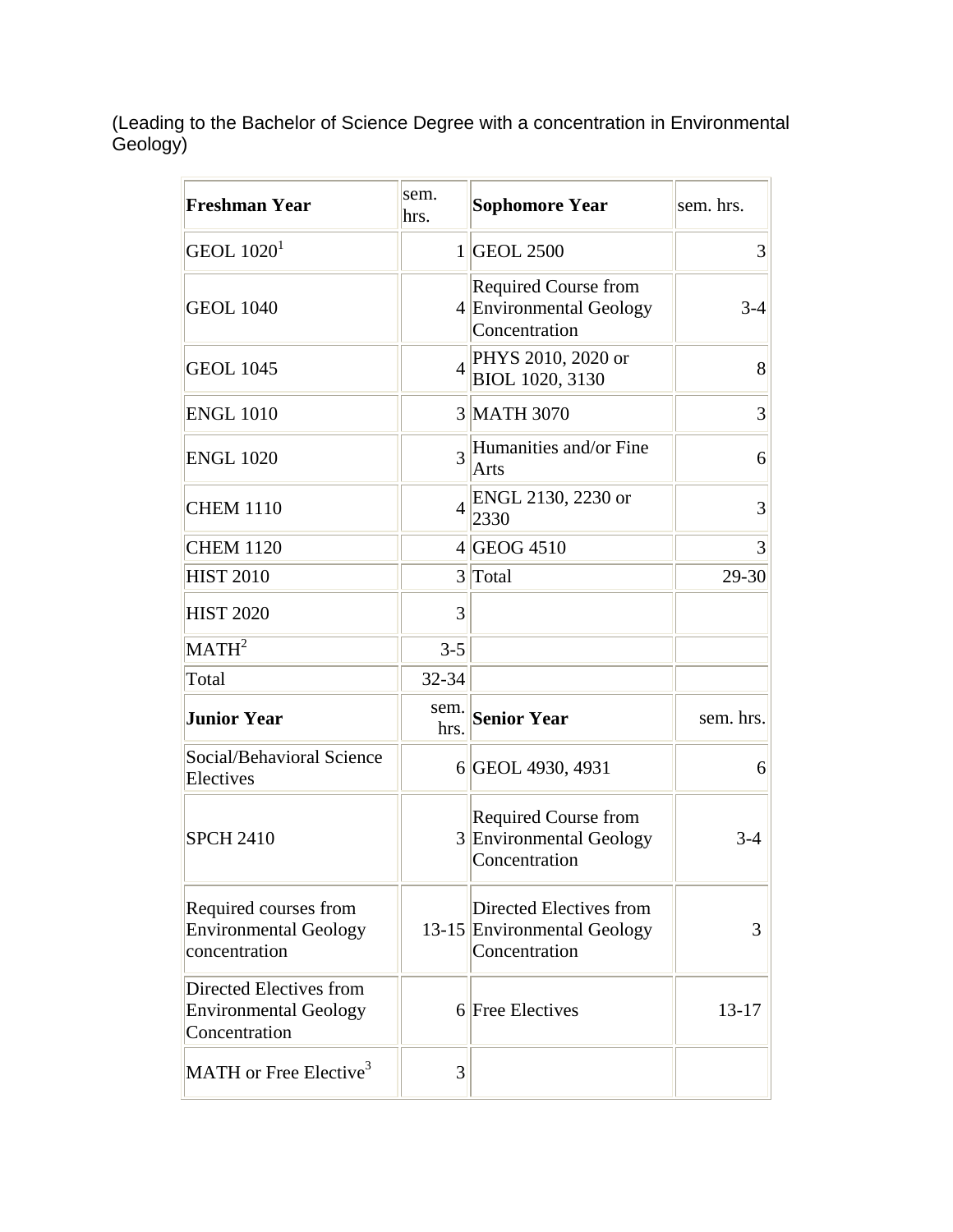| m<br>Total | $31-33$ Total | $\sim$ $\sim$<br>л- |
|------------|---------------|---------------------|
|------------|---------------|---------------------|

<sup>1</sup> This course not included in the 120-hour curriculum

2 MATH 1130, 1730, or 1910

 $3$  If MATH 1130 was taken then take MATH 1720; otherwise take a free elective.

#### **Environmental Geology Concentration--Required Courses (21 hours)**

| <b>GEOL 3200</b> | <b>Water Resources</b>                   | 3              |
|------------------|------------------------------------------|----------------|
| <b>GEOL 4100</b> | <b>Environmental Sedimentology</b>       | 4              |
| <b>GEOL 4150</b> | Geomorphology                            | $\overline{4}$ |
| <b>GEOL 4410</b> | <b>Remote Sensing</b>                    | 3              |
| <b>GEOG 4650</b> | <b>Environmental Applications of GIS</b> | 3              |
| <b>GEOL 4711</b> | Hydrogeology                             | 4              |

Environmental Geology Concentration--Directed Electives, any three of the following nine courses, (9 hours)

| <b>GEOG 1010</b> | <b>Weather and Climate</b>       | 3 |
|------------------|----------------------------------|---|
| <b>GEOL 2000</b> | Earth Evolution and Life History | 3 |
| <b>AGRN 2210</b> | Soils                            | 3 |
| <b>AGET 3510</b> | <b>Agricultural Surveying</b>    | 3 |
| <b>CHEM 3710</b> | Chemistry and the Environment    | 3 |
| <b>AGRN 4230</b> | Soil Classification              | 3 |
| <b>BIOL 4240</b> | <b>Systematic Botany</b>         | 3 |
| <b>BIOL 4740</b> | Pollution Microbiology           | 3 |
| <b>WFS 4500</b>  | National Wildlife Policy         | 3 |

Motion. Dr. Harrison requested to remove the "May be repeated" statement from the GEOL 2010 change and moved to approve the changes effective immediately. The motion was seconded by Dr. Stein and carried.

There was discussion regarding the use of GEOL 2010 as a one hour filler for an 8 hour general education science requirement.

A statement from the TTU General Education Committee (Spring 2005) was retrieved which deals with an exception to the 8 hour general education science requirement for transfer students. A request was made to include this memo in the minutes. (See Below)

**General Education Science Requirement for Transfer Students**

\_\_\_\_\_\_\_\_\_\_\_\_\_\_\_\_\_\_\_\_\_\_\_\_\_\_\_\_\_\_\_\_\_\_\_\_\_\_\_\_\_\_\_\_\_\_\_\_\_\_\_\_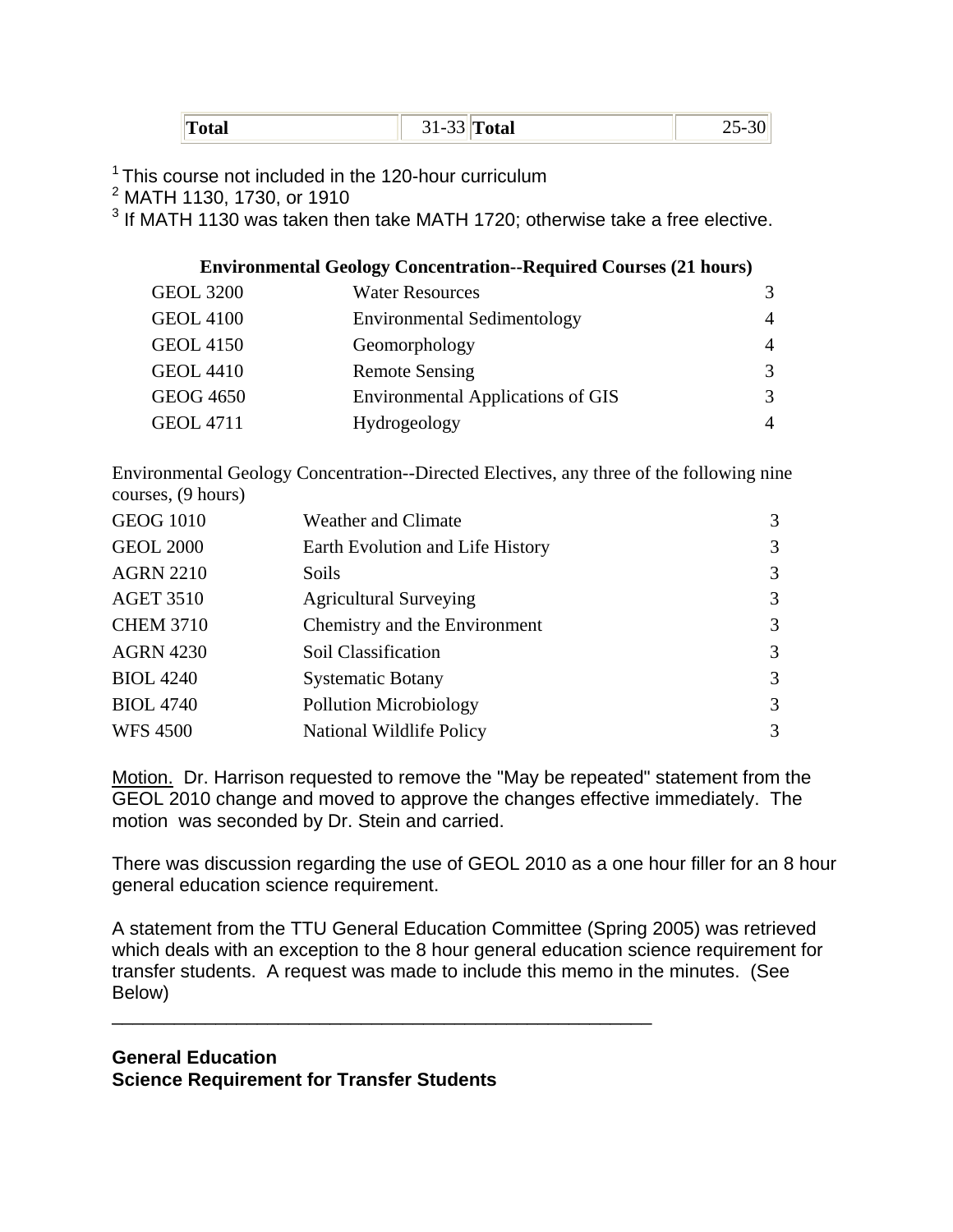The TTU General Education Committee expects students transferring from other TBR schools to have met the general education science requirement (8 hours of laboratory science) or to meet it after starting at TTU.

In special cases, however, where the student has fulfilled general education science requirements at another institution *outside the TBR,* we would honor a 7-hour experience and partial completion of our laboratory requirement, so long as the completed lab experience is judged to have been significant.

Teacher Education will have the opportunity to sign off and make recommendations on all their students' requests regarding the science requirement.

Policy rev. May 05

A vote as taken on the motion and the motion carried.

#### **Approval of Course Addition from the Department of Foreign Languages**

\_\_\_\_\_\_\_\_\_\_\_\_\_\_\_\_\_\_\_\_\_\_\_\_\_\_\_\_\_\_\_\_\_\_\_\_\_\_\_\_\_\_\_\_\_\_\_\_\_\_\_\_\_\_\_\_\_\_\_\_\_\_

In a memorandum dated October 15, 2009, approval was requested for the following:

Course Addition:

FLCS 3000 Global Studies Lec. 3, Cr. 3

Prerequisite: Junior standing

Global topics will be examined from the perspective of current research in Germanic, Hispanic, and Francophone Studies, and from a variety of other disciplines, highlighting connections between the larger class topic, the international community, and the local community. Topics will change.

Motion. Dr. Laurila moved to approve the addition effective immediately. The motion was seconded by Dr. Kemp and carried.

#### **Approval of Course Addition from the Department of Manufacturing & Industrial Technology**

In a memorandum dated October 13, 2009, approval was requested for the following:

#### Course Addition:

MIT 2400 Statics and Strength of Materials Lec. 2, Lab. 2, Cr. 3 Prerequisite: MATH 1910 and PHYS 2010. This course is an introduction to concurrent force analyses, stresses, strains and combined stresses in structures and machines components.

Motion. Dr. Elsawy moved to approve the addition effective Spring 2010. The motion was seconded by Dr. Elizandro and carried.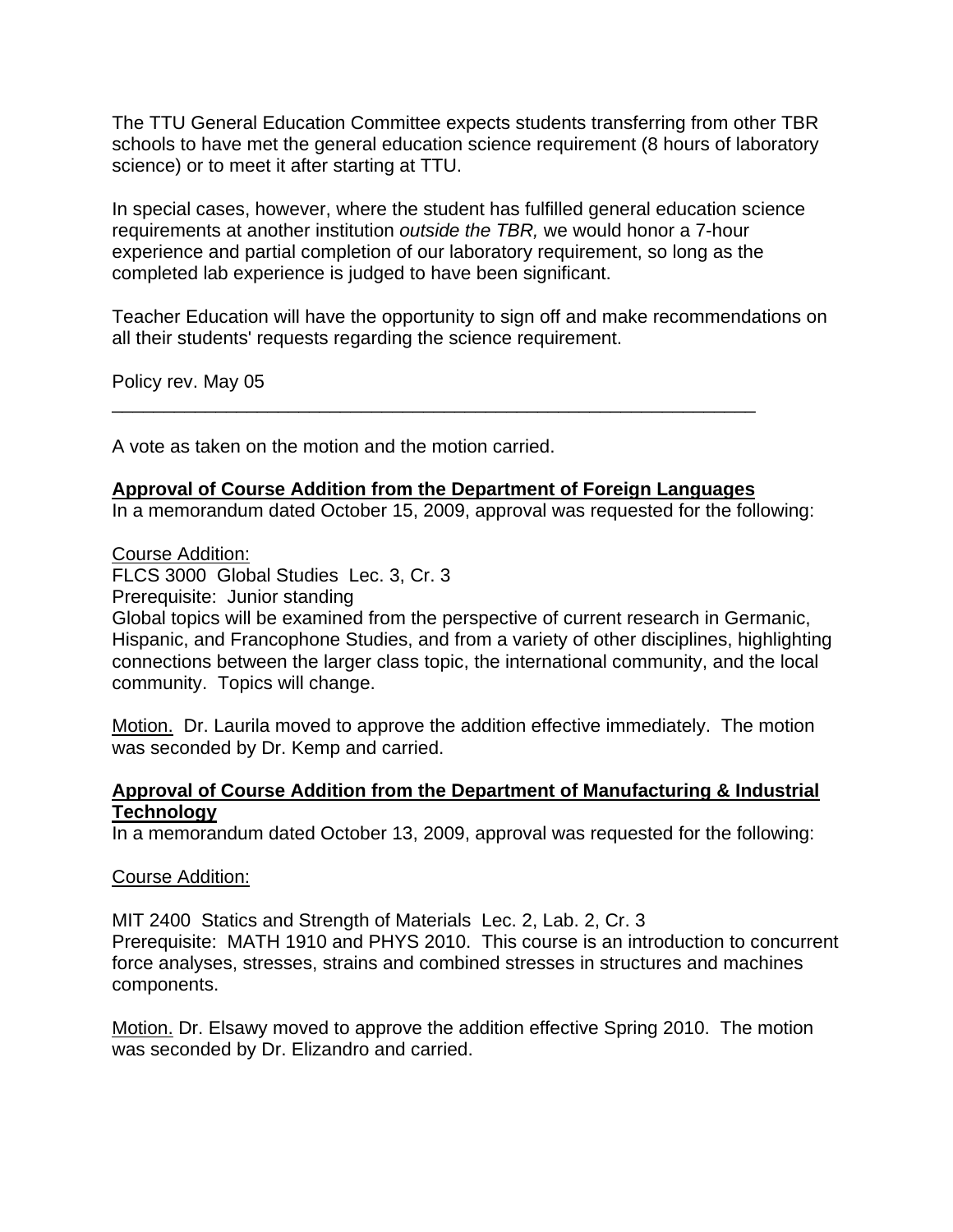#### **Approval of Course Change from the Department of Basic Engineering**

In a memorandum dated October 12, 2009, approval was requested for the following:

#### Course Change:

From:

ENGR 3951, 3952, 3953 Special Topics for Non-Engineers Cr. 1, 2, 3. Maximum 6. Prerequisite: Consent of instructor. Timely topics in engineering and technology--the relationships to other professions. This course may not be used to earn credit toward an engineering degree.

#### To:

ENGR 3951, 3952, 3953 Special Topics for Non-Engineers Cr. 1, 2, 3. Maximum 6. Prerequisite: Department Approval. Timely topics in engineering and technology--the relationships to other professions. This course may not be used to earn credit toward an engineering degree.

Motion. Dr. Elizandro moved to approve the change effective Fall 2010. The motion was seconded by Dr. Elsawy and carried.

**Approval of Course Addition from the Department of Electrical and Computer Engineering**

In a memorandum dated October 9, 2009, approval was requested for the following:

#### Course Addition:

ECE 3270 Programmable Logic Controller Laboratory Lab. 3, Cr. 1

Prerequisite: ECE 2020, ECE 2060 and ECE 2110. Introduction to Ladder Logic Programming, Relays, PLC in Automation & Control, Safety, Hardware Troubleshooting, Hands-on laboratory experiments and projects.

Motion. Dr. Hoy moved to approve the course addition effective Fall 2010. The motion was seconded by Dr. Talbert and carried.

**Approval of Course and Curriculum Changes from the Department of Mechanical Engineering**

In a memorandum dated October 24, 2009, approval was requested for the following:

Course Change:

From:

ME 2001 Elementary Mechanical Engineering Analysis Lec. 2, Cr. 2

Prerequisites: ENGR 1120, MATH 1910. An introduction to mechanical engineering analysis through the study of numerical methods and matrix algebra and the use of modern numerical computing tools for problem solving.

To:

ME 2001 Elementary Mechanical Engineering Analysis Lec. 1, Lab. 2, Cr. 2 Prerequisites: ENGR 1120, MATH 1910. An introduction to mechanical engineering analysis through the study of numerical methods and matrix algebra and the use of modern numerical computing tools for problem solving.

Motion. Dr. Hoy moved to approve the change effective Fall 2010. The motion was seconded by Dr. Elizandro and carried.

Curriculum Change:

#### **MECHANICAL ENGINEERING (ME)**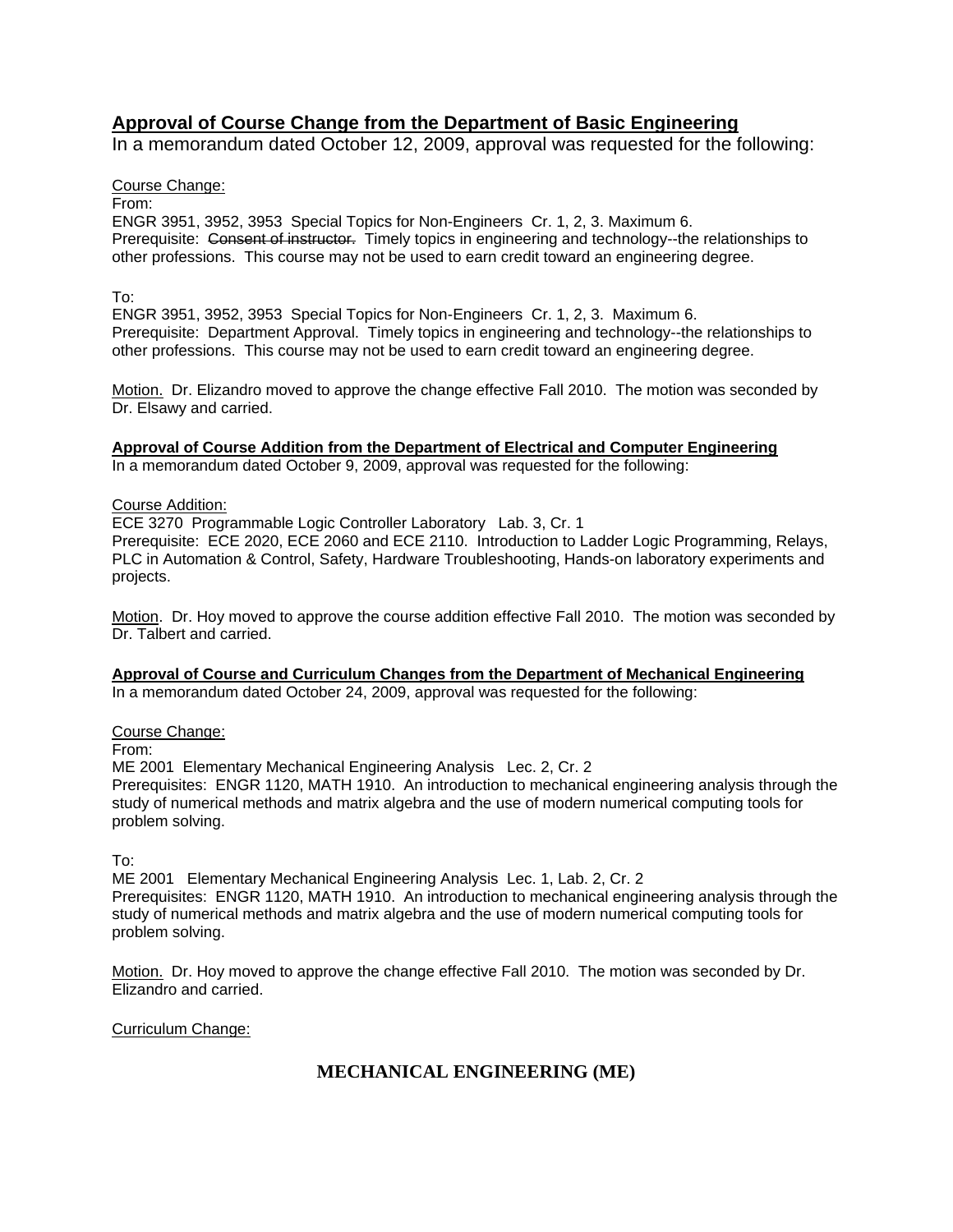| <b>Freshman Year</b>           |                              | sem. hrs. Sophomore Year             | sem. hrs.      |
|--------------------------------|------------------------------|--------------------------------------|----------------|
| ENGL 1010, 1020                |                              | 6 ENGL 2130, 2230 or 2330            | 3              |
| MATH 1910, 1920                |                              | 8 ME 2000 2001                       | 23             |
| CHEM 1110, 1120                |                              | 8 MATH 2110                          | $\overline{4}$ |
| <b>ENGR 1020</b>               |                              | 1 MATH 2120                          | 3              |
| <b>ENGR 1110</b>               |                              | $2$ CEE 2110                         | 3              |
| <b>ENGR 1120</b>               |                              | 2 ME 2330                            | 3              |
| Humanities/Fine Arts Electives |                              | 6 PHYS 2110                          | 3              |
|                                |                              | <b>CEE 3110</b>                      | 3              |
|                                |                              | SPCH 2410 or PC 2500                 | 3              |
|                                |                              | <b>ECE 3810</b>                      | 3              |
|                                |                              | <b>ECE 3860</b>                      | $\mathbf{1}$   |
| Total                          |                              | 33 Total                             | 3132           |
| <b>Junior Year</b>             |                              | sem. hrs. Senior Year                | sem. hrs.      |
| <b>ME 3210</b>                 |                              | 3 Social/Behavioral Science Elective | 6              |
| <b>ME 3220</b>                 |                              | 3 ME 4750                            | $\overline{2}$ |
| <b>ME 3720</b>                 |                              | 3 ISE 3110                           | $\overline{2}$ |
| <b>ME 3710</b>                 |                              | 3 ME 4020                            | $\overline{3}$ |
| <b>ME 3610</b>                 |                              | 3 ME 4720                            | $\overline{3}$ |
| <b>ME 4010</b>                 |                              | 3 ME 4444                            | $\overline{4}$ |
| <b>ME 3010</b>                 |                              | 3 ME area of concentration           | 12             |
| <b>MATH 4510</b>               | 3                            |                                      |                |
| <b>ME 3050</b>                 | 3                            |                                      |                |
| <b>ME 3060</b>                 | $\mathbf{1}$                 |                                      |                |
| ME 3022, ME 3032 ME 3023       | $3 + 1$                      |                                      |                |
| <b>ME 3910</b>                 | 1                            |                                      |                |
| Total                          | $32 \frac{31}{\text{Total}}$ |                                      | 32             |

#### **(Leading to the Bachelor of Science in Mechanical Engineering Degree)**

Motion. Dr. Hoy moved to approve the changes effective Fall 2010. The motion was seconded by Dr. Elsawy and carried.

#### **Other Such Matters**

Dr. Armistead alerted the committee that issues have been raised concerning the plagiarism software tool Turnitin, which was approved by the Graduate School Executive Committee for use in graduate courses. Questions have been raised as to whether this can legally be used for undergraduate courses, as it has not been approved by the Academic Council for undergraduate use.